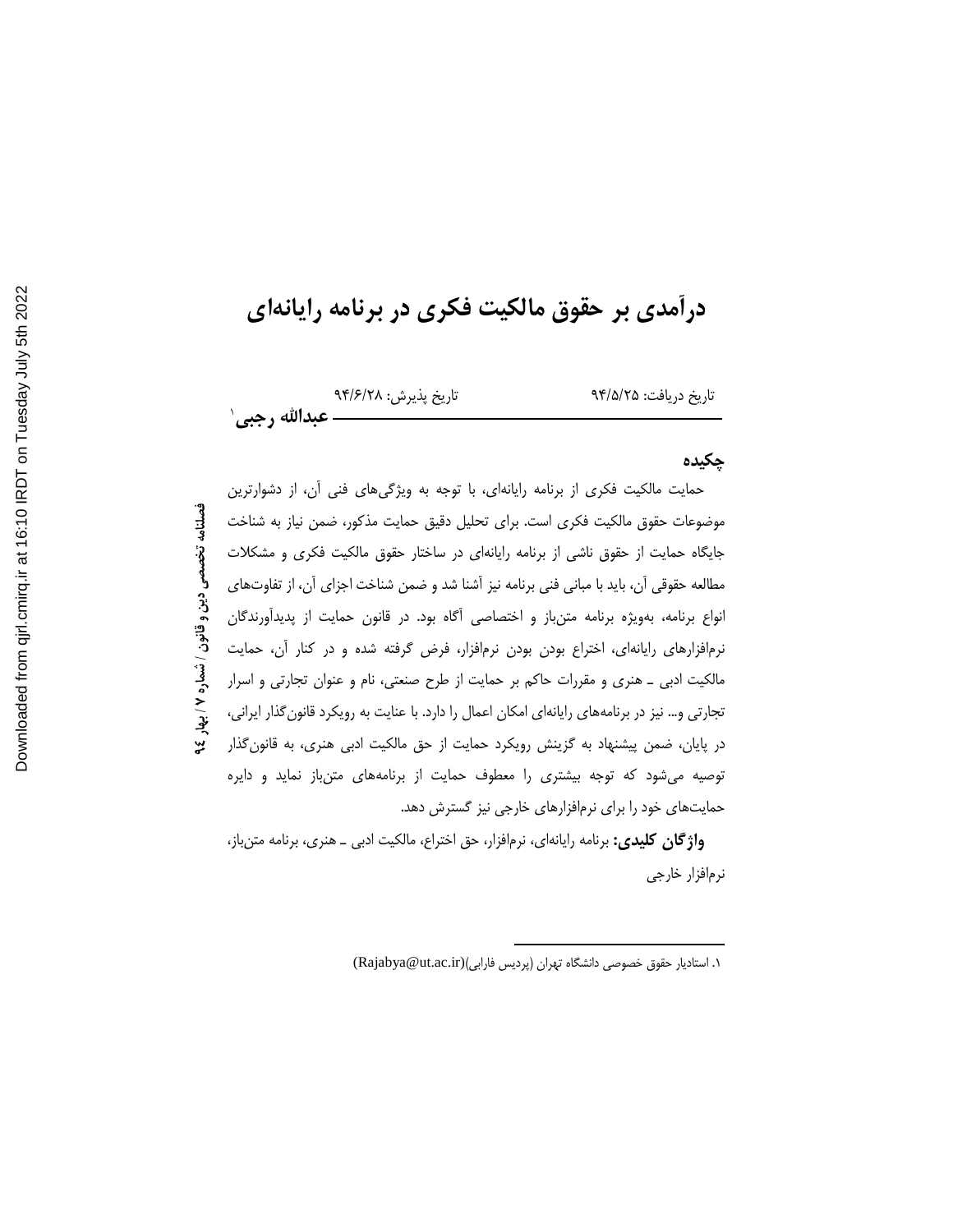#### مقدمه

 $\langle \langle \rangle \rangle \cdot \rangle$ 

ایجاد برنامه رایانهای نیازمند تخصص، وقت و هزینه و امکانات بسیار است. برای همین، معمولا تولید برنامه نیازمند سرمایهگذاری است و سرمایهگذاران هدفی جز بازگشت سرمایه خویش ندارند؛ لذا شایسته است که قانون از این حق ایشان حمایت کافی به عمل آرد تا روند ايجاد اين وسيله مفيد همچنان پا بر جا باشد.

از طرف دیگر، نقض حق پدیدآورنده نرمافزار، ذاتاً ویژگی متفاوتی نسبت به نقض حق سایر دارندگان حق فکری دارد. به عبارت دیگر، تکثیر نرمافزار که ذاتاً کالایی دیجیتال است، واجد ویژگی خاصی نسبت به کالاهای سنتی و غیردیجیتالی است، به نحوی که می توان هزاران نسخه از آن را در مدت کوتاهی تکثیر نمود و از طریق شبکه جهانی اینترنت به اشتراک نهاد و برخلاف تكثير كالاهاي مادي، «كپي برابر اصل» خواهد بود. اين سهولت تكثير، كه فقط با به کارگیری فنون و شیوههای امنیتی خاص از سوی پدیدآورنده (حمایت شخصی از حق خود) ممکن است دشوار شود و این برابری نسخه فرعی و اصلی، سبب شده است که محصول رایانهای ویژگی خاصی در شیوه نقض حق پدیدآورنده داشته باشد.

بر این اساس، شایسته است که با ماهیت آن بیشتر آشنا شویم و جنس حق انسان بر آن را روشن سازیم تا به جایگاه آن در میان سایر اموال پی ببریم و سپس بتوانیم حمایت قانون گذار از آن یا به بیان درستتر، حق بر آن را توجیه نماییم. همهٔ این مباحث را در ذیل دو فصل زیر بیان مي كنيم:

۱. مبانی حمایت از برنامه رایانهای

برای فهم بهتر مطالب آینده و نزدیکی ذهن حقوقدانان با مباحث فنی و تخصصی که غالباً در مورد آن اگاهی کمتری وجود دارد، باید نسبت بین حقوق و رایانه را فهمید و موانع پیش رو را شناخت تا به نحو مناسبی با مفهوم برنامه و حمایت حقوقی از آن آشنا شد.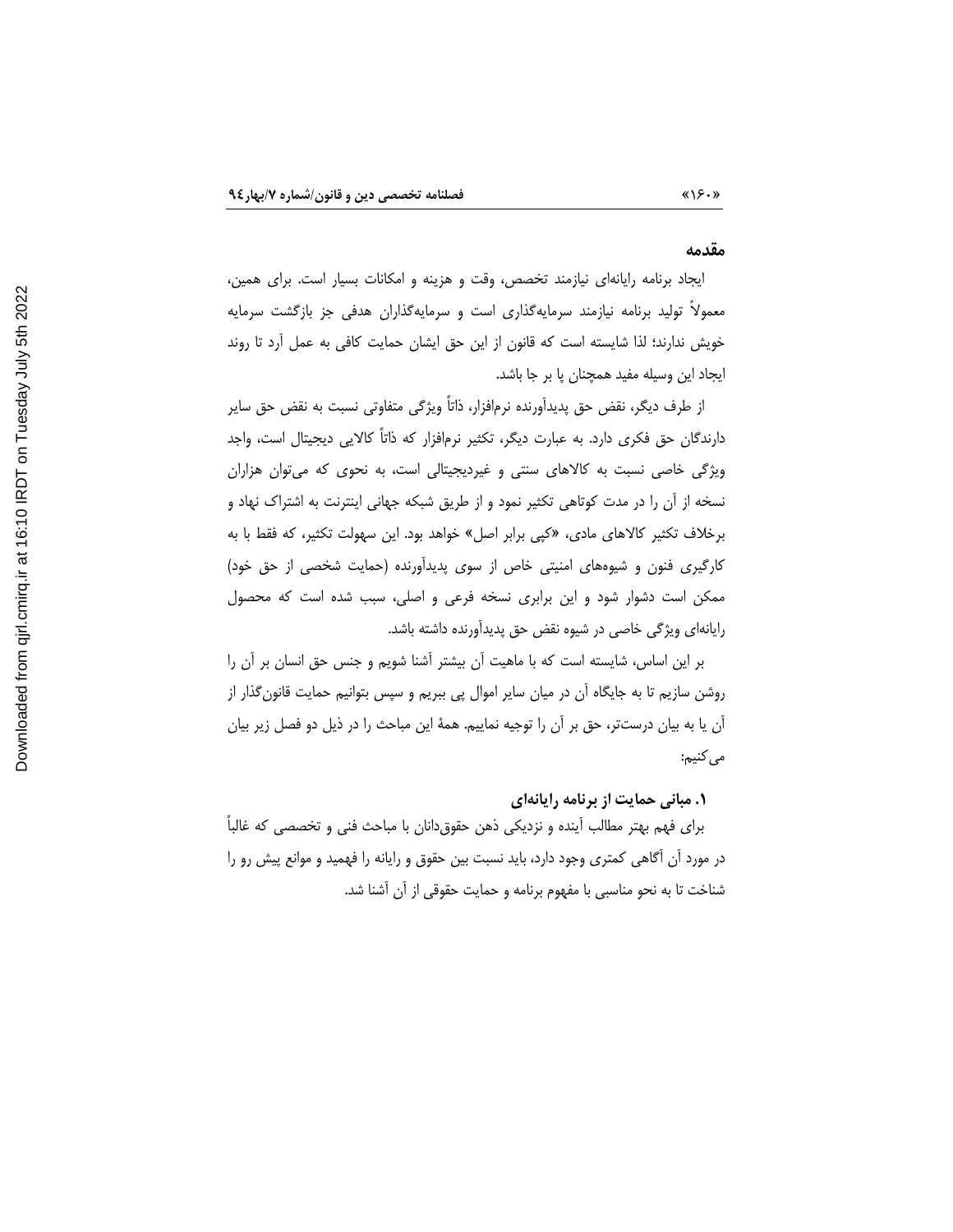#### ۰۱.۱ جایگاه و مشکلات

حقوق از دو منظر میتواند با رایانه و ارتباطات جدید (دنیای رقومی یا دادهها و اطلاعات رایانهای) رابطه پیدا کند: الف) از جنبه حمایتی به محتوای رقومی بیندیشد و أن را در روابط انسان ها بکاود؛ ب) از جنبه اثباتی بدان نگرد و پایههای حقوق را بر آن بنهد.

۱.۱.۱. جایگاه حمایت از برنامه رایانهای در ساختار علم حقوق

جنبه اثباتی دادههای رایانهای بیشتر با ادله و اسناد الکترونیکی مرتبط است و ارتباطی به دنیای مالکیت فکری ندارد. اما حمایت از دادههای موجود در دنیای رایانه (به معنای عام که شامل برنامه رایانهای نیز هست) از دو طریق ممکن است: این حمایت میتواند جنبه حقوق عمومی بیابد و به محرمانگی داده ارتباط پیدا کند (حمایت از حریم خصوصی اشخاص) یا جنبه مالی بیابد و به حقوق مالکیت فکری مربوط شود. لذا بحث ما در این نوشته به حمایت موجود در حقوق مالکیت فکری از دادهها (شامل برنامه، پایگاه داده و آثار تولیدی رایانه) منحصر است.

از این گذشته، تقسیم روابط دنیای مجازی به داخلی و بینالمللی، اگر نگوییم که تأثیری ندارد، اثر اندکی در ماهیت مطالعه دارد و این خود مایه مشکلات و مباحث بسیار، بهویژه در حقوق اینترنت شده است. از دو منظر، چنین تقسیمبندی اعتبار خود را از دست داده است: الف) رایانه خود وسیله و عامل گسترش ارتباطات بوده و از انجایی که مهمترین وسیله اتصال به اینترنت، دستکم تاکنون، رایانه است و با توجه به اینکه حضور در اینترنت، به معنای حضور در محیط جهانی است و مرزها چندان در آن مشخص نیست، در بررسی این موارد، مرز و در نتیجه، جنبه ملی و بینالمللی مسئله، اعتبار خود را از دست میدهد؛ اگرچه هنوز، همانند حقوق اینترنت نیست و مرز تأثیر بسزایی بر ان دارد. ب) به دلیل نو بودن مسئله رایانه و ارتباطات جدید و افزایش ارتباطات کنونی انسانها بهوسیله ابزارهای جدید ارتباطی، مسائل مطروحه و احکام آن، شباهت ماهوی یافتهاند و در مقایسه با مسائل حقوقی سنتی، چندان تفاوتی را نمیٍتوان در قوانین ماهوی حاکم بر کشورها در این مسئله یافت. درنتیجه، تقسیم این حقوق به بین|لمللی و داخلی چندان مؤثر نیست. با اینِ همه، تقسیمات سنتی حقوق هنوز تا حدی در مطالعات حقوق رایانه باقی است و اهمیت خود را حفظ کرده است و می¤وان در این عرصه از حقوق سنتی یاری گرفت؛ چراکه انقدر برخی مسائل حقوق رایانه شفاف است که راجعبه تعلق ان به دسته خاصی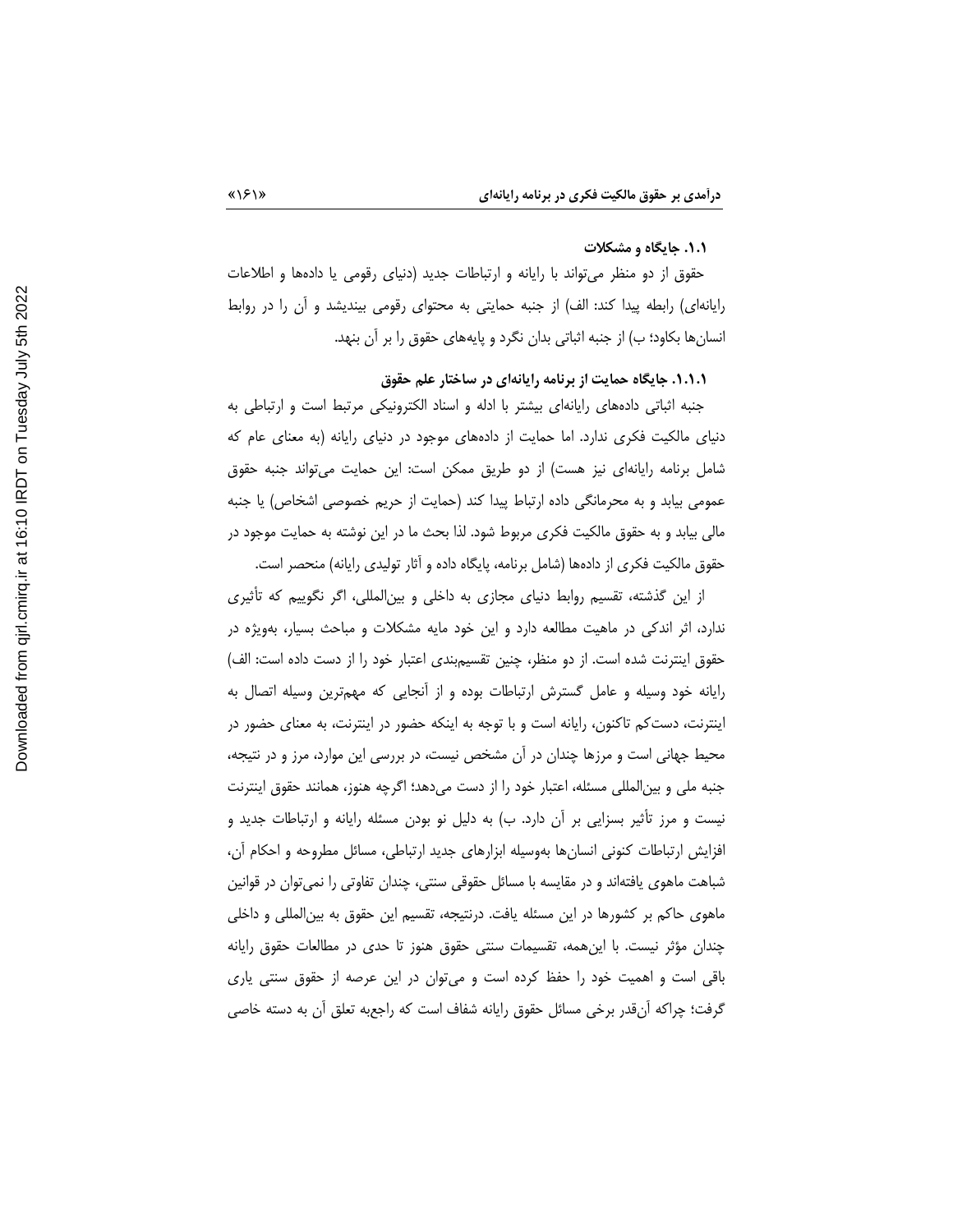از مسائل بحثی وجود ندارد؛ ازجمله بخش عمدهای از مباحث، ناظر به جرائم رایانهای است و ذیل مباحث حقوق عمومی قرار میگیرد و تردیدی درباره تعلق یا عدم تعلق أن به قلمروی حقوق مدنی یا حقوق اساسی و اداری وجود ندارد. بخش دیگر از مسائل حقوق عمومی هم چنان روشن است که کمتر می توان درباره تعلق ماهیت آن به مباحث حقوق اساسی شک کرد؛ مثل مباحث مربوط به ضرورت حفظ اسرار شخصی و محرمانه بودن ارتباطات شخصی.

همانند دنیای مادی و حقیقی، همهٔ روابط انسانی واجد ماهیت حقوق خصوصی است، مگر اینکه این رابطه دارای دو رکن باشد که بدان ماهیت حقوق عمومی میبخشد. این دو عنصر، یکی به طرف رابطه بستگی دارد که همان دولت یا حاکمیت است و دیگری به موضوع رابطه، كه مصالح عمومي است. هرگاه طرف رابطه مجازي نهاد عمومي باشد، آن رابطه نيز واجد ماهيت حقوق عمومی است و از بحث ما خارج است. در خصوص مورد اول، مثلاً فردی به سایت ثبت اختراعات مراجعه نماید و درخواست ثبت اختراع نماید یا رسیدگی به دعوای خود را در مرجع قضایی از طریق اینترنت نماید. در خصوص مورد دوم، فرض کنید که شخصی بهطور غیرمجاز به دادههای دیگران دسترسی پیدا کرده است یا اینکه محتوای مخالف امنیت عمومی را در اینترنت پخش می;ماید. این موارد همه در قالب حقوق عمومی (حقوق جزا، اساسی، اداری، بشر و…) مطالعه میشود. آن چیزی را که ما میخواهیم بکاویم، دارای ماهیت حقوق خصوصی، و واجد ماهيت حقوق فكرى نيز است.

#### ۰۱.۱.۲. مشکلات مطالعه حقوقی حمایت از برنامه رایانهای

در این راه، از نظر مبنایی با دو مشکل روبرو هستیم. به عبارت دیگر، دشواری توجه از نظرگاه علم حقوق به دنیای رایانه در این راز نهفته است که این مطالعه از دو منظر پایگاه متزلزلی دارد:

الف) موضوع مطالعه علم حقوق «حق» و «تكليف» و «حكم» است؛ يعني، مسايلي را بررسی می کنیم که با ماده (رایانه) اتصال ندارد؛ اگر هم رایانه و اجزای آن را مال بپنداریم و بگوييم جنبه اقتصادي و مالي دارد، مانند حق مالكيت شيء مادي، رايانه و اجزاي موضوع مطالعه ما در شيء خارجي تحقق نيافته است.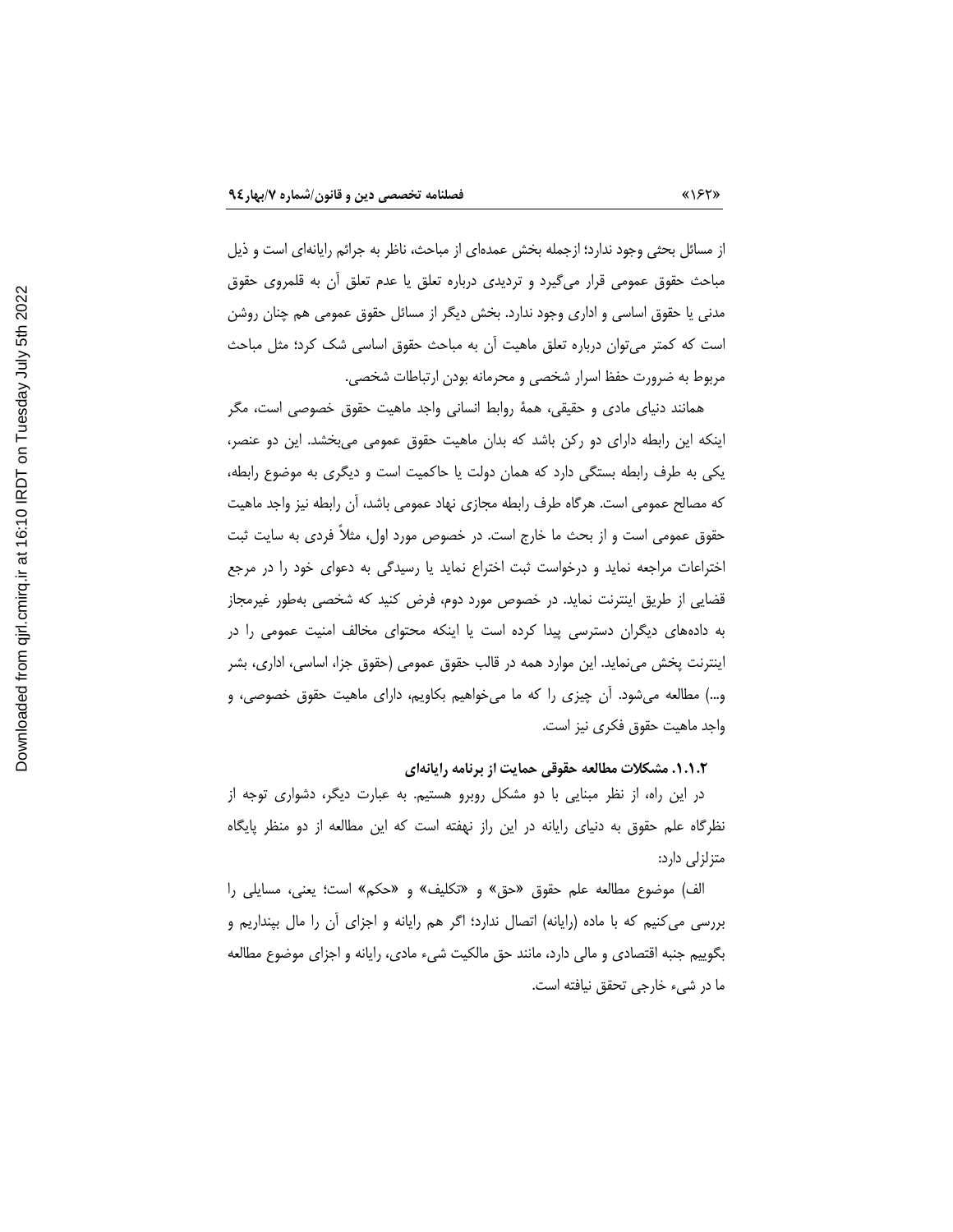ب) از این گذشته، هرگاه بتوان جلوههایی از حق فکری را در اشیا یافت، حق ناشی از خلاقیت مربوط به رایانه به دلیل عدم تعلق به دنیای مادی، نیازمند توجیه بیشتر و طرح مباحث عمیقتر است؛ به ویژه اینکه ممکن است در حین مباحث، قیاس با موارد مذکور در فوق، یعنی اموال مادی از سویی و حقوق فکری دیگر از سوی دیگر، ما را به گمراهی کشاند.

با این همه، حمایت نظامهای حقوقی از حقوق ناشی از برنامه چنان عیان است که این مشکلات توان ایجاد مانع برای مطالعه أن را ندارد؛ بنابراین لازم است ابتدا با مبانی فنی و حقوقی این حمایت آشنا شد تا بتوان حمایت مذکور را تحلیل نمود.

٠١.٢. مياني فني

برای درک مبانی حقوقی، نیازمند آشنایی فنی با رایانه و برنامههای آن هستیم که وظیفه اصلی این بخش است.

٠.٢.١. رايانه چيست؟

از نظر این نوشته، هر وسیلهای که به تولید، پردازش، ذخیره و انتقال داده` بپردازد، رایانه است.<sup>۲</sup> پس، همه واسطهای دیجیتال میتواند در این تقسیمٖبندی بگنجد. در نتیجه، رایانه صرفاً به لپتاپ یا سیستم رومیزی محدود نمی شود؛ بلکه دستگاههای تلفن همراه، دوربین، ساعت و لوازم خانگی جدید در گروه رایانه قرار می گیرد.

بر این اساس، باید جهت تعیین نظام حقوقی حاکم بر رایانه، ابتدا با عناصر تشکیلدهنده و برنامه أن أشنا شد: سختافزار و نرمافزار. سختافزار دستگاهی است که بهطور مادی می¤وان أن را حس کرد. به عبارت دیگر، همانند کالاهای مادی در دنیای ما حضور دارد و می توان آن را لمس کرد و بدون کمک گرفتن از سایر وسایل، آن را با چشم دید. نرمافزار روح آن جسم است که دستگاه را به کار میاندازد و محیط مجازی ایجاد میکند. نرمافزار، به معنای کلی، در قبال سختافزار رایانهای، شبیه روح در برابر جسم است و فقط در صورتی میتوان آن را احساس نمود که با سختافزار متناسب خود تلفیق شده باشد. در این معنا، نرمافزار هم شامل برنامه رایانهای

1. Data.

٢. براي تعريف مشابه، ر.ک: ماده ٢ قانون تجارت الكترونيک، سال ١٣٨٢.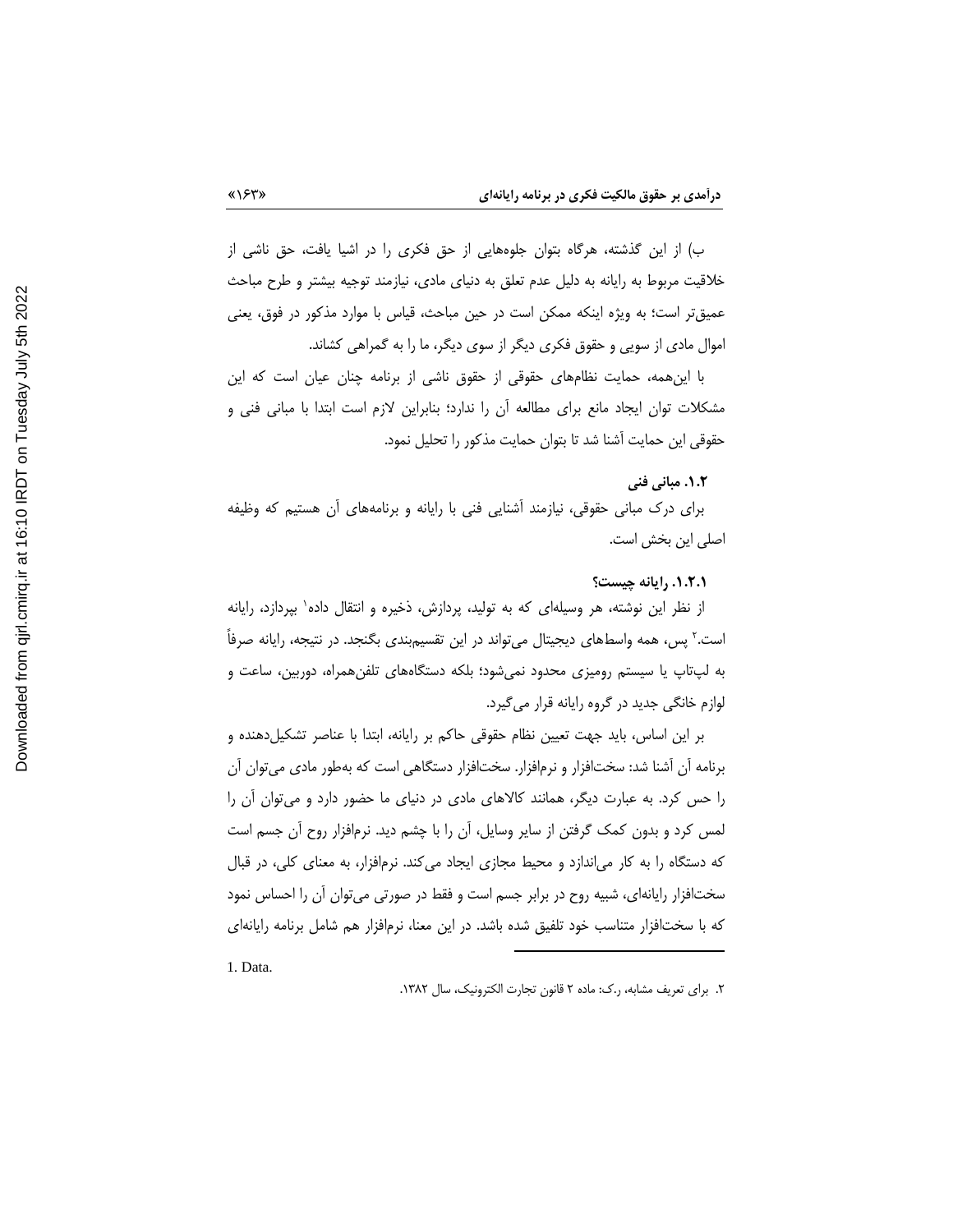است (نرمافزار به معنای خاص) و هم دادهها و اطلاعات رایانهای که در قالب صفر و یک در حافظه رايانه ثبت است.

نرم|فزار،' برنامه<sup>۲</sup> و برنامه کاربردی<sup>۳</sup> معانی متفاوتی دارد که هم عموم مردم و هم متخصصان، گاهی آن را به جای هم به کار میگیرند. ٌ ما نیز هرگاه به معنای عام این اصطلاحات در برابر سخت افزار یا سایر اصطلاحات نظر داشتیم، از این خلط پرهیز نکردهایم. نرمافزار مفهومی عامتر از برنامه دارد و همهٔ دستورها برنامه را نیز در بر می گیرد. برای همین، هرگاه به نحوه انتقال یا استفاده از آن نظر داشتیم، لفظ نرمافزار را به کار می,بریم؛ به گونهای که گاهی بسته و قالب فیزیکی نرمافزار نیز که در واقع، نوعی سختافزار است، در این دسته قرار می گیرد. اما برنامه، صرفاً متشکل از اطلاعات رقومی یا دیجیتالی است که در رایانه یا دستگاههایی از این قبیل کاربرد دارد. از نظر دستهبندی، برنامه ممکن است شامل سیستمعامل رایانه یا برنامههای دیگری باشد که بر سیستم عامل سوار شده و به برنامههای کاربردی شهرت دارد. بنابراین برنامه گروهی از دستورهاست که هدف آن انجام وظیفه خاصی توسط سختافزار<sup>ه</sup> رایانه است، که از این طریق دستگاه همهکاره، اما معطل را به وسیله مفیدی تبدیل می نماید (Ashwin van Rooijen, 2010: 11). به عبارت دیگر، سختافزار برای هدفی ساخته شده که برای رسیدن به آن هدف باید از نرمافزار استفاده کرد.

# ١.٢.٢. تعريف نرمافزار و برنامه

به نظر برخی، نرمافزار لایه مدیریتی محصولات رایانهای است (قاجار قیونلو، ۱۳۹۱: ۴۵۴). این تعریف، برنامه رایانهای و نرمافزار را به یک معنا گرفته است. در لایحه جدید حمایت از مالکیت ادبی و هنری مصوب هیئت دولت که تقدیم مجلس شورای اسلامی شده است، اعلام

<sup>1.</sup> Software.

<sup>2.</sup> Program.

<sup>3.</sup> Application.

۴. در لایحه قانون جامع حمایت از مالکیت ادبی ــ هنری به این نوع از تمایز و خلط مفهوم نرم|فزار و برنامه جنبه قانونی داده شده است.

<sup>5.</sup> Hardware.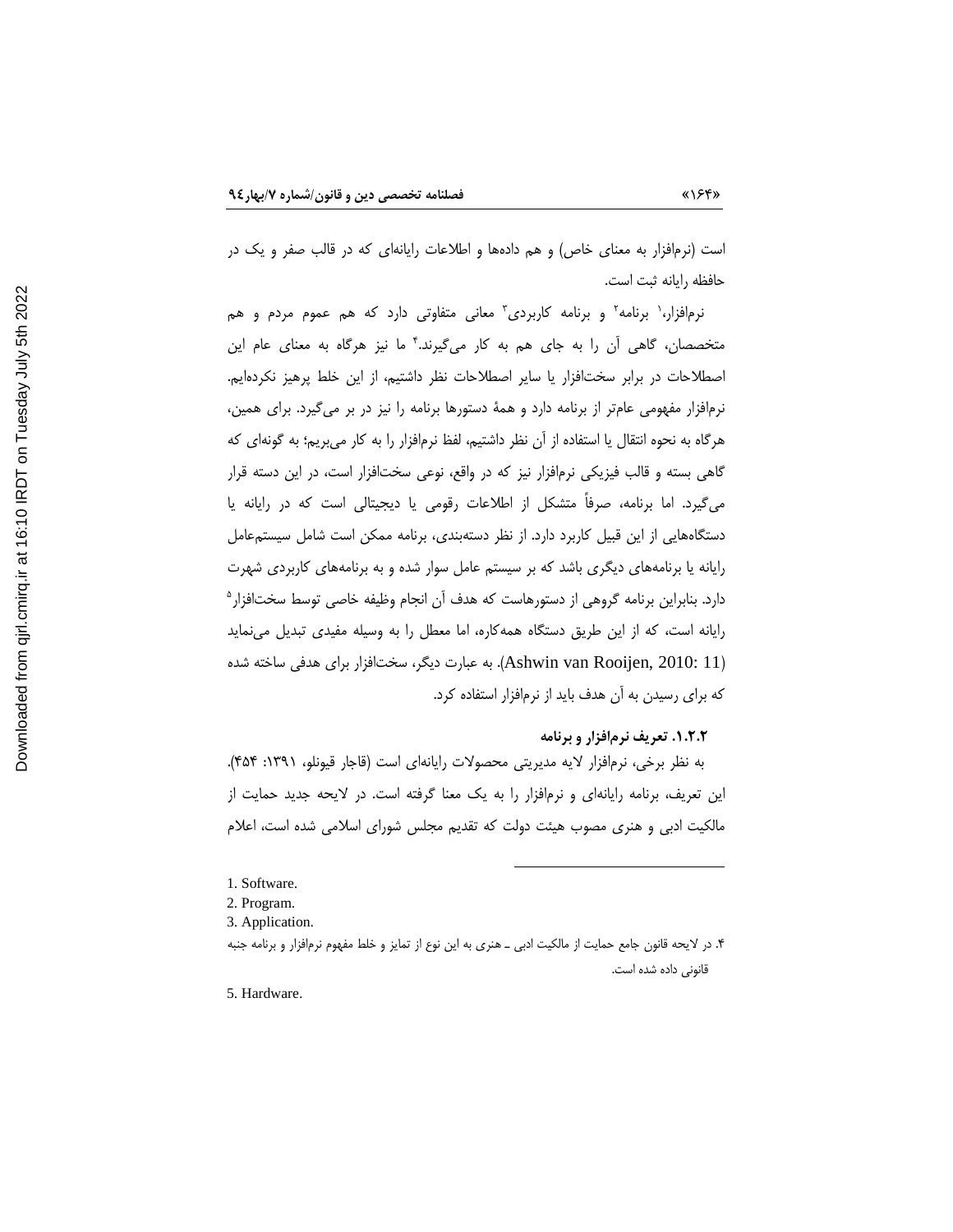شده که مابین نرمافزار و برنامه تفاوتی نیست. بنابراین میتوان گفت که نرمافزار دارای دو معناست و در معنای محدودتر، رابطه میان نرمافزار و برنامه به معنای خاص، عموم و خصوص مطلق است؛ پس، بایستی ابتدا برنامه را تعریف نماییم.

به نظر کارشناسان سازمان جهانی مالکیت فکری، «برنامه رایانهای دستورهایی است که در قالب الفاظ، كدها، طرحها يا به هر شكل ديگر بيان شده و قادر است هنگام قرار گرفتن در رسانه قابل خوانش، سبب شود تا رایانه (وسیله الکترونیکی یا شبیه أن که دارای قابلیتهای دادهپردازی است) وظيفه يا نتيجه ويژهاي را اجرا يا تحصيل نمايد». اين تعريف همهٔ عناصر ضروري مفهوم برنامه رايانهاي را انعكاس مي دهد (Wipo, 2004, no. 7.16). در واقع، برنامه رايانهاي نوعي ترفند است که از طریق آن، پدیدآورنده شیوههایی را به کارگرفته تا با اقدامات شناختهشده توسط کاربر، سختافزار با کمک سیستم عامل به کار افتد و نتیجههایی را ارائه دهد؛ یعنی، نوشتهای که بیشتر به اجرا شبیه است تا سکون.

علاوه بر مطالبی که ذکر شد، از نظر عرفی، برنامه و کلیه لوازم آن (شامل دستورالعمل و لوح فشرده و…) به معنای نرم|فزار است و هرگاه از قابلیت انتقال برنامه سخن میگوییم، به این معنا نظر داریم. در این معنا، دانشمندان حقوقی تعاریف گوناگونی ارائه دادهاند. برای نمونه، گفتهاند که: نرمافزار رایانهای شامل کلیه دستورها و دستورالعملها و مواد تأمینشده دیگر است که خالق برنامه در کنار آن برنامه قرار داده و ارائه میدهد. بنابراین معمولاً سختافزار رایانهای و برنامهها نیازمند پشتیبانی دستورالعملها و مواد تأمینی دیگر است که خالق برنامه فراهم نموده است که دستورهای لازم و مواد مرجعی را برای استفاده پیشرفتهتر برنامه فراهم میسازد. برنامه و این مواد ارجاعی و دستورالعملها (همراه مواد پشت زمینه فنی تر که وابسته به سازنده است) نرمافزار رایانهای نامیده میشود (Wipo, 2004, no. 7.3). در رویه قضایی و نظریات حقوقی کشور فرانسه نیز نرمافزار عبارت از مجموعه دستورها، برنامهها، روشها، قواعد و اسنادی است که منضم به أن است یا با کارکرد پردازش اطلاعات مرتبط است (ر.ک: زرکلام، ۱۳۸۴: ۷۴). همچنین است در کامن لا: نرمافزار رایانهای شامل برنامه رایانهای، پایگاه داده، فایل های رایانهای، مواد طراحی مقدماتی، شیوههای کاری که به صورت رقومی ذخیره شده تا از طریق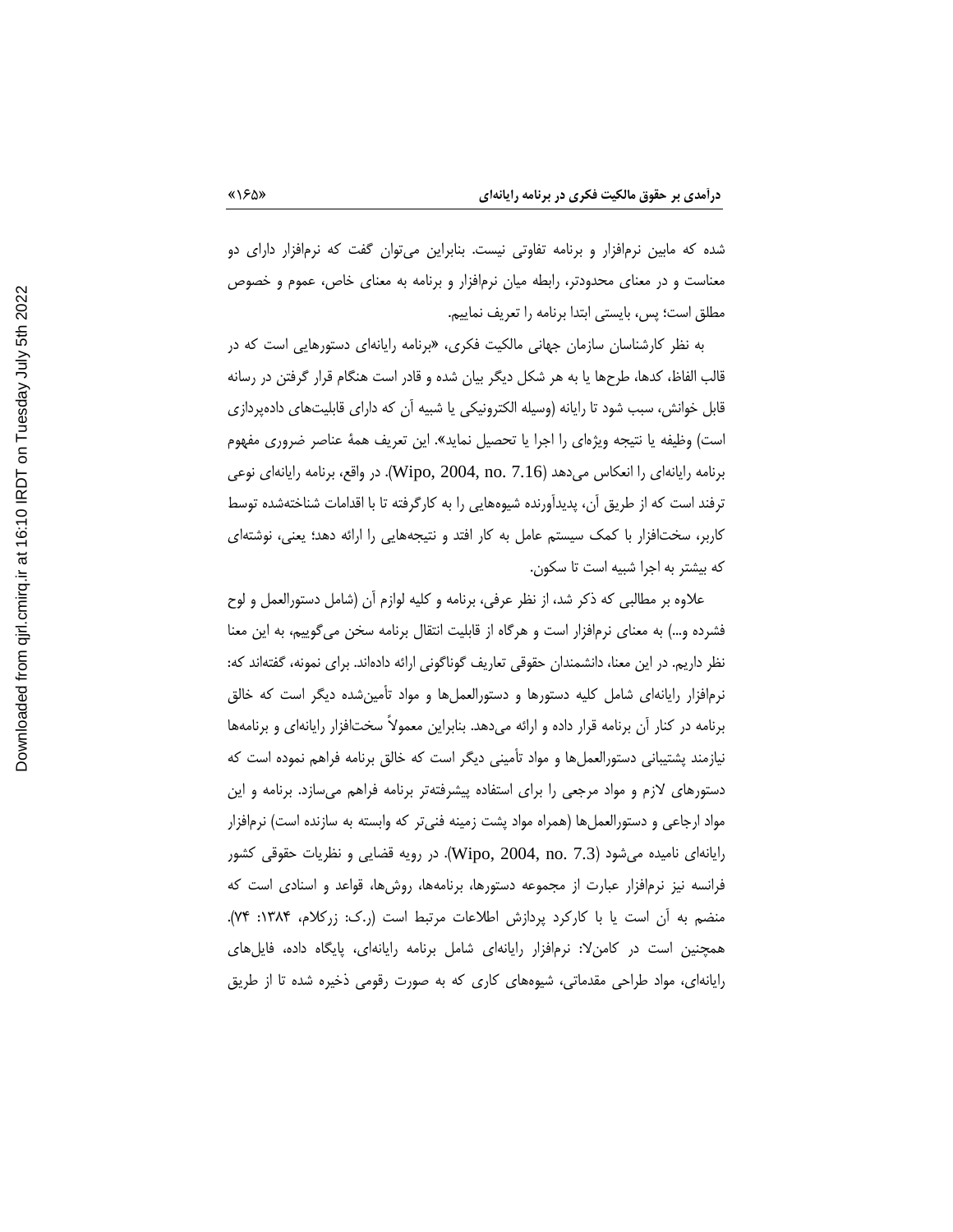رایانه قابل دسترس باشد و اسناد چاپی مربوطه مثل دستورالعمل برای کاربران است (Bainbridge, 2004: 25)

در حقوق ایران، ماده ۲ اَییننامه اجرایی مواد (۲) و (۱۷) قانون حمایت از حقوق یدیدآورندگان نرمافزارهای رایانهای اعلام می کند: «نرمافزار عبارت است از مجموعه برنامههای رایانهای، رویهها، دستورالعملها و مستندات مربوط به أنها و نیز اطلاعات مربوط به عملیات یک سیستم رایانهای که دارای کاربری مشخص بوده و بر روی یکی از حاملهای رایانهای ضبط شده باشد». ایرادی که به این تعریف می توان وارد آورد، اینکه بیشتر ناظر به شکل است و درباره محتوا و هدف نرمافزار چیزی بیان نکرده؛ اما از آنجایی که تعریف، قانونی و الزامآور است، باید موضوع توجه و راهنما قرار گیرد.

#### ۰۱.۲.۳ اجزای تشکیلدهنده نرمافزار یا برنامه

رایانه بدون دستور کار نمی کند. این دستورها ممکن است در درون سختافزار مثل رام (حافظه صرفاً خواندنی یا مدارهایی که اطلاعات دیجیتالی از آن به دست میآید) پنهان شده باشد یا اغلب در واسطی ایجاد، بازسازی و توزیع شود که از سختافزار رایانهای جداست (Wipo, 2004, no. 7.2). براى فرض اول، مى توان حالتى را مثال زد كه اطلاعات (برنامه) در حافظه صرفاً خواندنی رایانه قرار گیرد تا به اصطلاح، بالا بیاید و کار کند. برای حالت دوم، ممکن است دستور در حامل رایانهای دیگری قرار گیرد؛ مثلاً درون لوح فشرده یا فلش باشد.

در هر حال، اطلاعات مذکور، یعنی برنامههای رایانهای، به دو شکل وجود دارد: کد منبع / مبدأ` و کد هدف / موضوع یا منبع اجرایی.` اولی، برنامهنویسی به زبان انسان است که هرکس میتواند أن را بخواند و در صورتی که با ساختار برنامه أشنا باشد، أن را بفهمد. اما دومی زبان ماشین است، زبانی که دو دویی و شامل صفر و یک است (ر.ک: قاجار قیونلو، ۱۳۹۱: ۴۵۵).

توضیح اینکه معمولاً برنامه رایانهای به زبان برنامهنویسی ایجاد میشود و برای کسانی مفهوم است که آموزش آن را دیدهاند؛ این شکل ظاهری برنامه که ممکن است در صفحه رایانه

<sup>1.</sup> Source Code.

<sup>2.</sup> Object Code.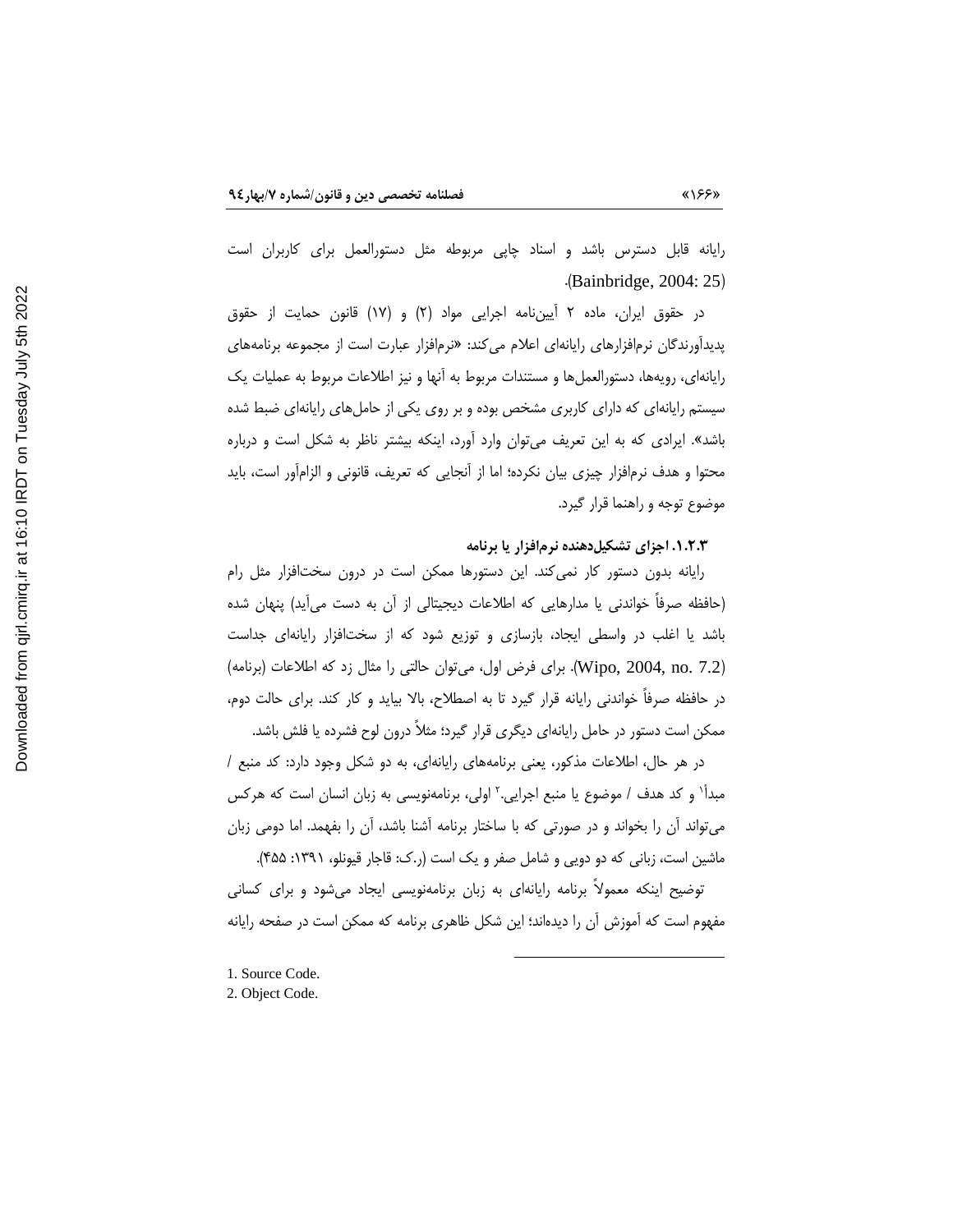باشد یا روی کاغذ چاپ شود، معمولاً «کد مبدأ/منبع» نامیده میشود. شکل دیگر ظاهر در جایی که برنامه تبدیل (گردآوری) به ارزیابی دیجیتالی صفر و یک شده، معروف به «کد موضوع» است. در این شکل، برنامه برای اشخاص قابل فهم نیست، اما قابل خوانش دستگاهی از قبیل لوح فشرده است که در آن شکل می تواند برای هدایت اجرای رایانه به کار رود ( .Wipo, 2004  $(no. 7.2)$ 

بر این اساس، کد مبدأ برنامهای رایانهای است که انسان میتواند آن را در درون رایانه ببیند و بخواند؛ چنان که در درون برخی برنامههای رایانهای در قالب یک یا چند صفحه، به صورت نوشتاری دستورهای تخصصی برای اجرای برنامه در رایانه ارائه شده است؛ مثلاً دستور می دهد که نتیجه خاصی، شامل باز شدن پنجره مخصوص، با فشردن کلید خاصی از صفحهکلید، در محیط سیستمءامل خاصی حاصل میشود. برعکس، کد هدف فقط برای دستگاه رایانه مفهوم و مجراست، نه انسان؛ درواقع، به معنای صفر و یک رایانهای است.

۰.۳. ماهیت حقوقی برنامه رایانهای

هرگاه بخواهیم از برنامه حمایت نماییم، باید قایل بدان باشیم که افراد می توانند نسبت به آن حقی داشته باشند. افراد نسبت به شیئی حق میbباند که «مال» باشد. پس، در صورتی شیء در قالب روابط حقوقی تحت حمایت قرار میگیرد که واجد ارزش برای نوع انسان باشد و در صورتی که شیء واجد مالیت یا ارزش در جامعه انسانی (ارزش بازاری) باشد، بیشک حقوق نیز از آن حمایت می کند. نرمافزارهای رایانهای از جمله اشیایی است که به بیان بسیاری از حقوق دانان واجد مالیت است؛ یعنی اینکه قابلیت داد و ستد دارد و در برابر آن مردمان حاضر به پرداخت وجه هستند؛ منتها جای بحث «ملک» بودن نرم|فزار خالی است؛ اینکه أیا حق افراد به نرم|فزار، «ملكيت» است يا حقى از نوع خود.

هرگاه نسبت به حمایت از برنامه و حقوق افراد نسبت به این شیء تردیدی نداشته باشیم، باید بدانیم که حقوق نرمافزارهای رایانهای کاملاً تابع نظام سایر حقوق مالکیت فکری نیست و دستكم از برخي جنبهها با أن متفاوت است و ماهيتاً نمي تواند از أن نظام تبعيت كند. اين مسئله برخاسته از ماهیت فنی نرمافزار است. اینکه نرمافزار، هم نوشته است و هم گاهی واجد تصویر و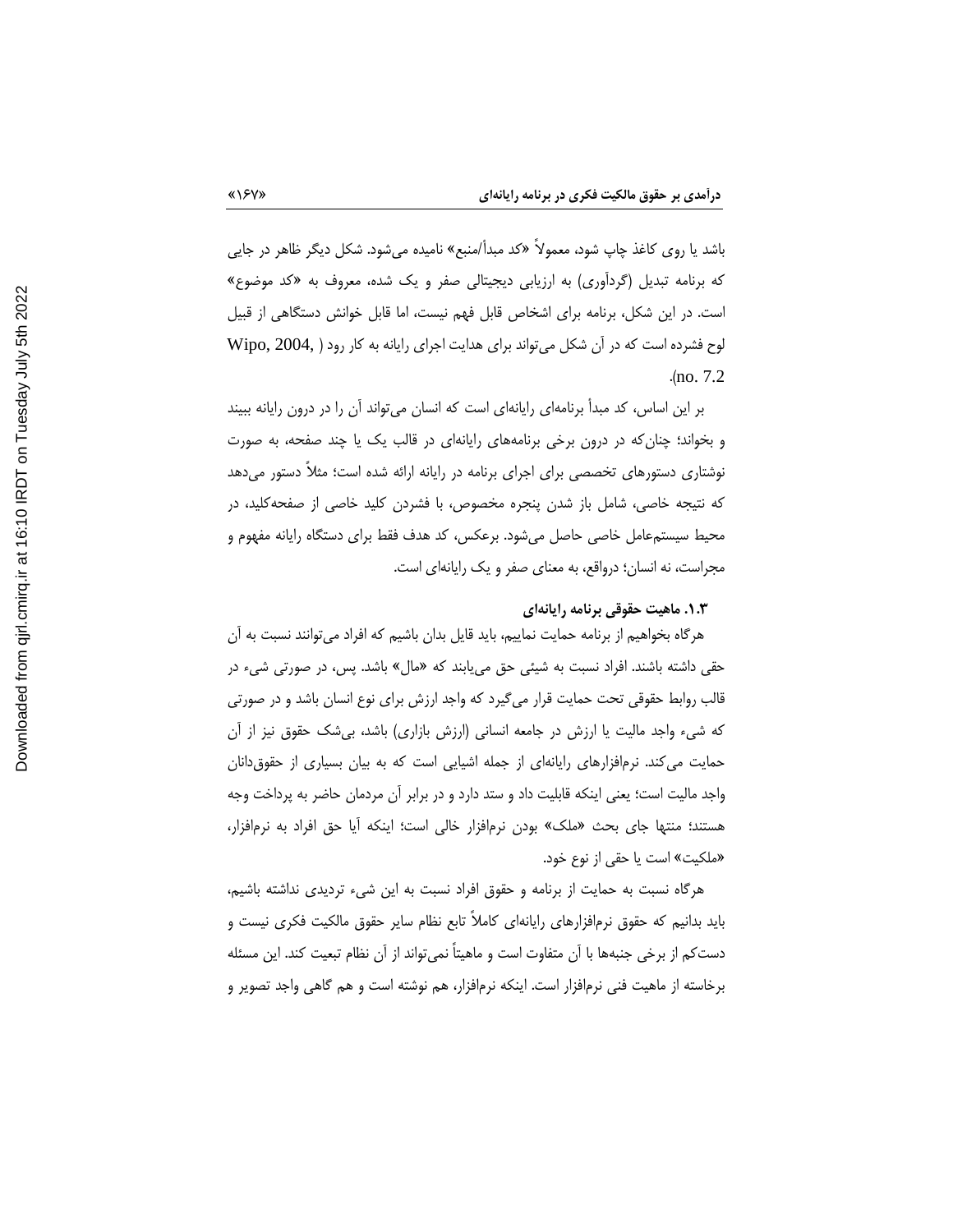صدا؛ اینکه نرمافزار فقط برای خواندن در یک دستگاه خاص نگاشته میشود و اینکه خود کالایی غیرمادی است و در واسط خاصی قرار میگیرد و… . شاید برای همین باشد که احکام خاصی، جدای از سایر موضوعات حقوق مالکیت فکری بر آن حاکم است.

مسئله مهم دیگر که ممکن است در حقوق و تکالیف پدیدآورنده، انتقال گیرنده و کاربر نهایی تغییر ایجاد نماید، اینکه آیا برنامه قائم بر شخص است یا قائم بر دستگاه مورد استفاده (سخت|فزار)؟ در حالي كه معمولاً كالاهاى موضوع حمايت حق فكرى، به ويژه أثار ادبى و هنری، معمولاً قائم بر فرد است، نرم|فزار این گونه نیست. آری، ممکن است بگوییم که هرگاه محصول فکری جزئی از محصول دیگر باشد، مثل اختراعی که مکمل دستگاه دیگر است، چنین ادعایی نقض میشود؛ اما باید گفت که در اینجا نیز خریدار دستگاه حامل اختراع میتواند آن را در دستگاههای دیگر به کار برد، اما معمولاً این مسئله درباره نرمافزار صدق نمی کند و هرگاه قائم بر دستگاه باشد، ممنوعیت استفاده از آن در دستگاه دیگر پا برجاست.

#### ٠.٣.١. انواع نرمافزار

از آنجایی که نرمافزار ممکن است در وضعیتهای مختلف واجد آثار حقوقی خاصی باشد، ضروری است که با انواع وضعیتهای گوناگون نرمافزارها آشنا شد و تقسیمات گوناگونی را از آن ارائه داد. این تقسیمات ممکن است مبتنی بر هدف یا شیوه کاربرد آن باشد. همچنین ممکن است مربوط به ماهیت یا رابطه آن با سختافزار یا نرمافزارهای دیگر باشد.

از نظر کاربرد، نرمافزار می تواند برای پردازش داده به کار رود، مثل نرمافزاری که برای امور حسابداری یا طراحی ساخته میشود یا اینکه برای شبیهسازی به کار رود، مثل نرمافزار آموزش خلبانی یا طراحی بدنه خودرو یا آزمایش هستهای. همچنین، نرمافزار ممکن است ناظر به کاربرد در جریان تولید نرمافزار دیگر یا ناظر به تولید محصولات صنعتی دیگر باشد (صادقی نشاط، ۱۳۸۴: ۱۹۲). از این گذشته، نرمافزار میتواند سیستم خبره باشد، مثل نرمافزاری که برای ترجمه یا تفسیر متن یا معاینه استفاده میشود یا ممکن است در قالب سیستم بیدرنگ و برای مدیریت بحران باشد. نرمافزارهایی نیز وجود دارند که مشهور به سیستم نهفته هستند؛ شامل نرمافزارهایی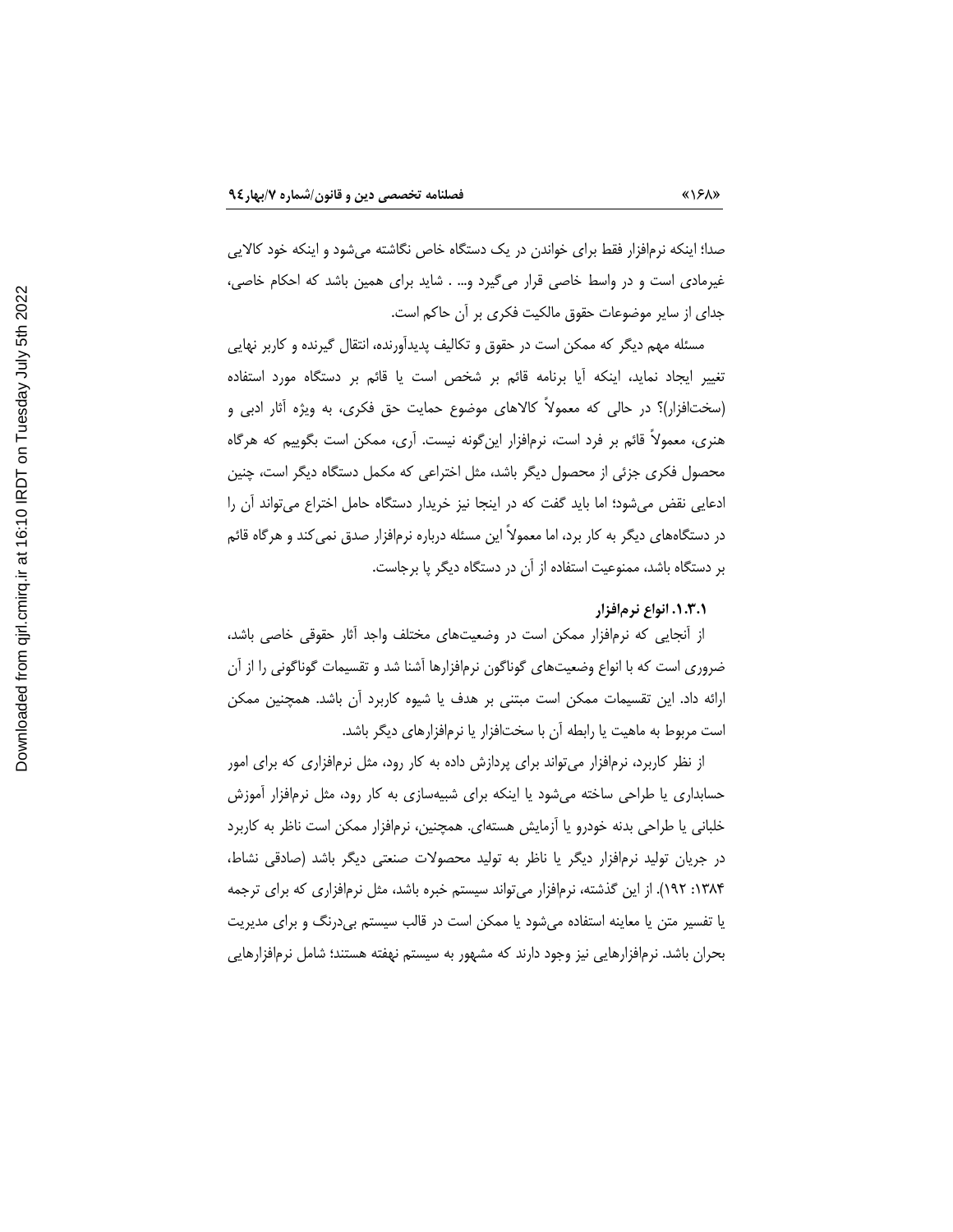که برای کنترل دستگاههای گوناگونی مثل خودرو به کار می رود. به طور کلی، نرمافزارها را به دو گروه كاربردى<sup>،</sup> و سيستم عامل<sup>٢</sup> تقسيم مى كنند (Ashwin van Rooijen, 2010: 11).

دستهبندی دیگر نرمافزارها می تواند ناظر به نرمافزارهای مستقل و مکمل باشد. همچنین نرمافزاری ممکن است جزئی از دستگاه یا محصول اختراعی باشد که برای بهبود کارایی آن بر سر آن نصب شده است؛ مثل خودرو و دستگاههای تولیدی.

در تقسیمبندی دیگر، که بیشتر با ماهیت حقوقی نرمافزار مرتبط است، میتوان آن را به نرمافزار اختصاصی" و متن باز " تقسیم کرد.

# ٠.٣.٢. حمايت يا عدم حمايت؟

از نظر تاریخی، نخستین کسی که اعطای ارزش تجارتی به نرمافزارها را مطرح نمود، بیل گیتس بود. او با نامه سرگشاده مورخ ۳ فوریه ۱۹۷۶، خطاب به طرفداران تفریح و سرگرمی، درخواست خود بابت پرداخت وجه در قبال استفاده از نرمافزار را مطرح ساخت و استفاده بدون چنین پرداختی را در حکم سرقت دانست (قاجار قیونلو، ۱۳۹۱: ۹۵). نامه شکایتآمیز او در خبرنامه »باشگاه کامپیوتری هموبرو» اولین باشگاه کاربران کامپیوتر به چاپ رسید. بخشی از نامه او که بیانگر فلسفه حمایت از حقوق نرمافزار است، به این شرح است (برای دیدن متن کامل نامه، ,.ک: همان: ۹۶ \_ ۹۷):

«... بزرگترین مصیبت ما این است که در برابر همهٔ سختافزارهای متنوع، نرمافزار خوب نداریم... اما آیا می توان نرمافزار خوب تولید کرد؟... از صدها نفر در استفاده از بیسیک بازخورد داشتهایم، که همگی راضی بودهاند… اما اکثر کاربران هیچگاه بیسیک را خریداری نکردهاند. مبلغ دریافتی ناشی از فروش حق امتیاز بیسیک برای ما کمتر از ساعتی دو دلار عواید داشته است.... طرفداران سرگرمی باید بدانند که نرمافزار را سرقت کردهاند... کاری که شما کردهاید، نگذاشتید

1. Application.

 $\langle \langle \rangle \rangle$ 

- 2. Operating System / OS.
- 3. Proprietary Software / Closed Source Software.
- 4.Open Source Software FOSS (free open source software) FLOSS (free/libre/open-source software).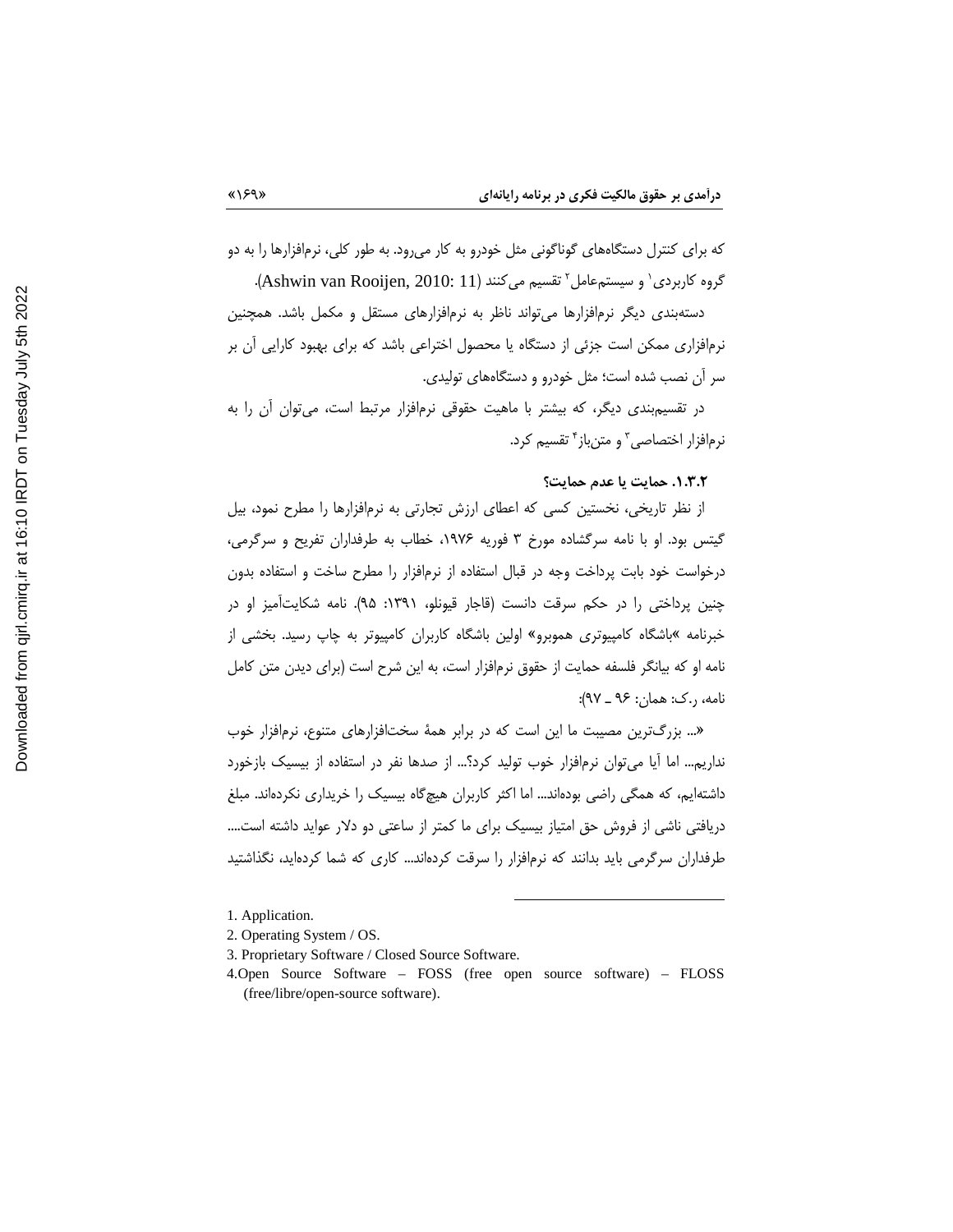که نرمافزار خوبی نوشته شود… کدام طرفدار سرگرمی میتواند سالهای عمر خود را صرف برنامهنویسی، اشکالزدایی و مستندسازی محصول خود نماید و آن را مجاناً توزیع نماید؟… هیچچیز به آن اندازه مرا خوشحال نمی کند که بتوانم ده برنامهنویس را استخدام نمایم تا بازار سرگرمی را غرق در نرمافزارهای خوب نمایم».

#### ۱.۳.۳. برنامه متن باز

در برابر رویکرد مذکور، نرمافزارهای متنباز قرار دارد. هدف رویکرد متنباز، بی|ثر کردن جنبه اقتصادی أن و ایجاد حق اصلاح و توسعه نرمافزار برای انتقال گیرنده است (همان: ۵۲۰). دریافتکننده نرم|فزار اختصاصی / متنبسته یا دارنده مجوز استفاده از نسخه، تنها حق بهرهبرداری از آن را دارد و انتقال گیرنده حق اصلاح، توسعه و توزیع مجدد آن را ندارد  $\Delta$ . (Lemley & Shafir, 2011: 140)

دسترسی به کد منبع (زبان برنامهنویسی نرم|فزار) سبب میشود که نرم|فزار تبدیل به فناوری زندهای شود که قابلیت بهبود و اصلاح دارد؛ اما این دسترسی در نرمافزارهای دسته نخست، برای همگان میسر نیست. در نرمافزار متنباز همهٔ کاربران به کد منبع دسترسی دارند و دسترسی به شخص یا شرکت خاصی اختصاص ندارد؛ پس میتوان آن را به اشتراک گذاشت. این نوع نرم|فزار با همکاری همهٔ کاربران ارتقا میµبد و اصلاح میشود؛ لذا تحقق هدف مذکور جز از طریق دسترسی ایشان به کد منبع ممکن نیست.

نرمافزار متن باز حاصل تفکرات شخصی به نام ریچارد استالمن در دهه ۱۹۷۰ میلادی است. این شخص بر اساس دیدگاههای اخلاقی، سعی در مبارزه با اقتصادی کردن نرمافزارها داشت و برای همین، بنیاد نرمافزارهای آزاد را تشکیل داد. به نظر او، نرمافزار دستاورد بشر است و نبایستی تحت نظام مالکیت فکری باشد؛ اگرچه ذکر نام پدیداورنده از نظر اخلاقی موجه است (قاجار قیونلو، ۱۳۹۱، ص ۵۱۴ ـ ۵۱۵). ایرادی که به ایشان وارد نمودهاند، عدم توانایی پیشگیری از سودجویانی است که توسط این نرمافزارها، خود می¤وانند با افزایش ارزش آن نرمافزار، از طريق ارتقا يا اصلاح، سود بسياري ببرند (همان: ۵۱۵). به همين علت، او سعى نمود تا دسترسي آزاد به منابع اصلی نرمافزار را با ایجاد قاعده نو و شرایط قراردادی تضمین نماید. این قرارداد،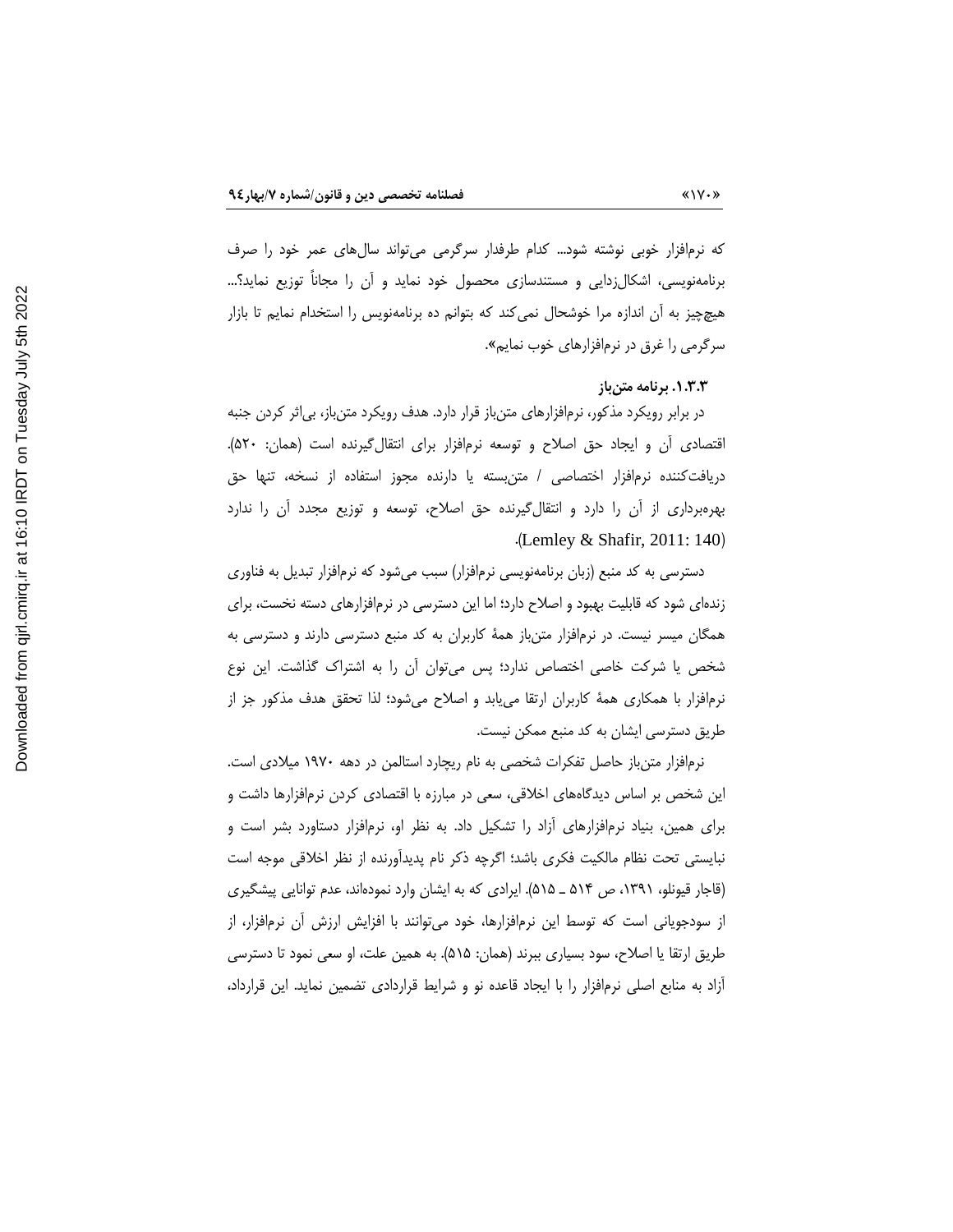مشهور به مجوز عمومی کلی' است که بر اساس آن، کد منبع و کد موضوع / اجرایی برنامه نیز توزیع میگردد و هرکسی میتواند آن را اصلاح نماید. نرمافزار متن باز دارای چهار اصل اساسی است که بر اساس آن افراد می¤وانند نرم|فزار رایگانی را در اختیار دیگران قرار دهند.<sup>۲</sup> این اصول در کنار قرارداد مجوز عمومی کلی، مستند شده است و با انتقال نرمافزار، این مجوز و اصول به انتقال گیرنده رد میشود (همان: ۵۲۱). همچنین، مجوزی با نام مجوز عمومی کمتر کلی" وجود دارد که کپی و استفاده از نرمافزار را روا میدارد، اما تغییر آن را نمی پذیرد. از این گذشته، بر اساس آن، هرگاه شخصی برنامه را بر اساس تابع نگاشته باشد و اثر جدید اقتباس از آن باشد، بايد شرايط اين مجوز را رعايت نمايد. اما اگر فقط از آن استفاده نموده باشد، چنين امري لازم نیست (ر.ک: همان: ۵۲۴ \_ ۵۲۵).

باید به خاطر داشت که نرمافزارهای متنباز با نرمافزار رایگان متفاوت است. در نرمافزار رایگان نیز ممکن است که کاربر به کد منبع دسترسی نداشته باشد.

وجود هریک از این دو نرمافزار اختصاصی یا متن باز دارای معایب و محاسنی است. در نرمافزار اختصاصی، به دلیل طراحی و ساخت به دست افراد محدود، ممکن است خلاقیت کمتری به چشم بخورد؛ اما از طرف دیگر، این نرمافزارهای بیشتر و دقیقتر نیازهای کاربردی را برطرف می سازند. در هر حال، مشکلی که مجوزهای مذکور دارد، اینکه گرچه انتقال گیرنده مجبور به پرداخت وجه نیست، سازنده نیز خود را از مسئولیت نرمافزار مبرا میداند؛ پس هرگاه عیبی در فرآیند تولید داشته باشد، جبران خسارت دشوار است و انتقال گیرنده باید تمام مخاطرات آن را

<sup>1.</sup> General Public License (GPL).

<sup>2.</sup> Nobody should be restricted by the software they use. There are four freedoms that. every user should have:

the freedom to use the software for any purpose,

the freedom to change the software to suit your needs,

the freedom to share the software with your friends and neighbors, and the freedom to share the changes you make.

When a program offers users all of these freedoms, we call it free software.

<sup>3.</sup> Lesser General Public License (LGPL).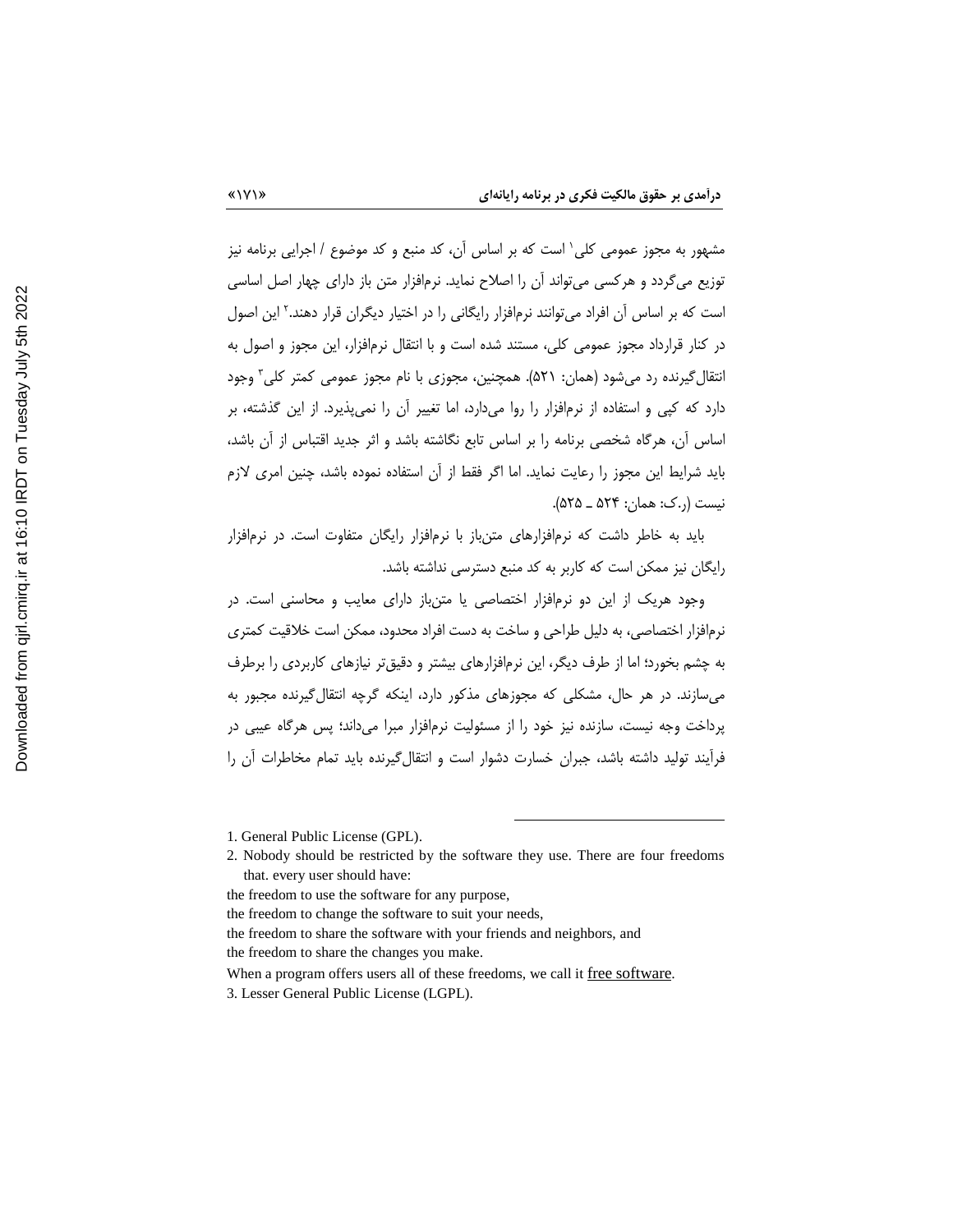بيذيرد (همان: ۵۲۸). همچنين بايد دانست كه حق مالكيت نرمافزار متعلق به مجوزدهنده است كه مي تواند هرگاه بخواهد بدان خاتمه دهد (همان: ۵۳۰).

# ٢. نظام حمايت حقوقي

بنا بر مطالب گذشته، دانستیم از آنجایی که ایجاد برنامه هزینهبر و ساخت و طراحی آن نیازمند سرمایهگذاری بسیار است، تکثیر غیرمجاز و استفاده ناروا نقض حق است؛ بنابراین بدون چنین حمایتی، سازندگان برنامه توان بازگشت سرمایه را ندارند و به دنبال آن، ایجاد و توسعه این جنبه سرنوشتساز فناوری رایانهای به خطر میافتد (Wipo, 2004, no. 7.4). حال باید دانست که چگونه و به چه صورت از نرمافزارهای رایانهای حمایت می کنند.

۲.۱. شیوههای حمایت از حقوق ناشی از برنامه رایانهای

پیش از هرچیز باید بدانیم که شخص اصلی مورد حمایت قانون کیست. شکی وجود ندارد که پدیدآورنده نخستین و اصلیترین شخص مورد حمایت قانون است؛ به گونهای که عنوان قانون سال ۱۳۷۹ شامل نام اوست. با این حال، در متن قانون مذکور از او تعریفی به عمل نیامده است؛ اما ماده ۳ آیین نامه اجرایی مواد (۲) و (۱۷) قانون حمایت از حقوق پدیدآورندگان نرمافزارهای رایانهای اعلام می کند: «پدیدآورنده نرمافزار شخص یا اشخاصی هستند که بر اساس دانش و ابتکار خود کلیه مراحل مربوط اعم از تحلیل، طراحی، ساخت و پیادهسازی نرمافزار را انجام دهند».

حمایتها به دو دسته عمده تقسیم می شود. حمایت از طریق نیروی دولتی و نهادهای عمومي و حمايت شخصي. درباره حمايت شخصي يا خوددادگري، مي توان به مواد ١٨ و ١٩ معاهده آوانگاری و اجرائیات سازمان جهانی مالکیت فکری<sup>،</sup> مراجعه کرد که ناظر به اقدامات فنی<sup>۲</sup> و اطلاعات مدیریت حق<sup>۱</sup> است (همچنین، برای مطالعه اقدامات حمایتی شخصی در حقوق فكرى و نرم افزارها، ر.ك: رجبي، ١٣٩٣: ٢۴٩ و بعد).

<sup>1.</sup> Wipo Performances and Phonograms Treaty / WPPT (adopted in Geneva on December 20, 1996).

<sup>2.</sup> Obligations concerning Technological Measures.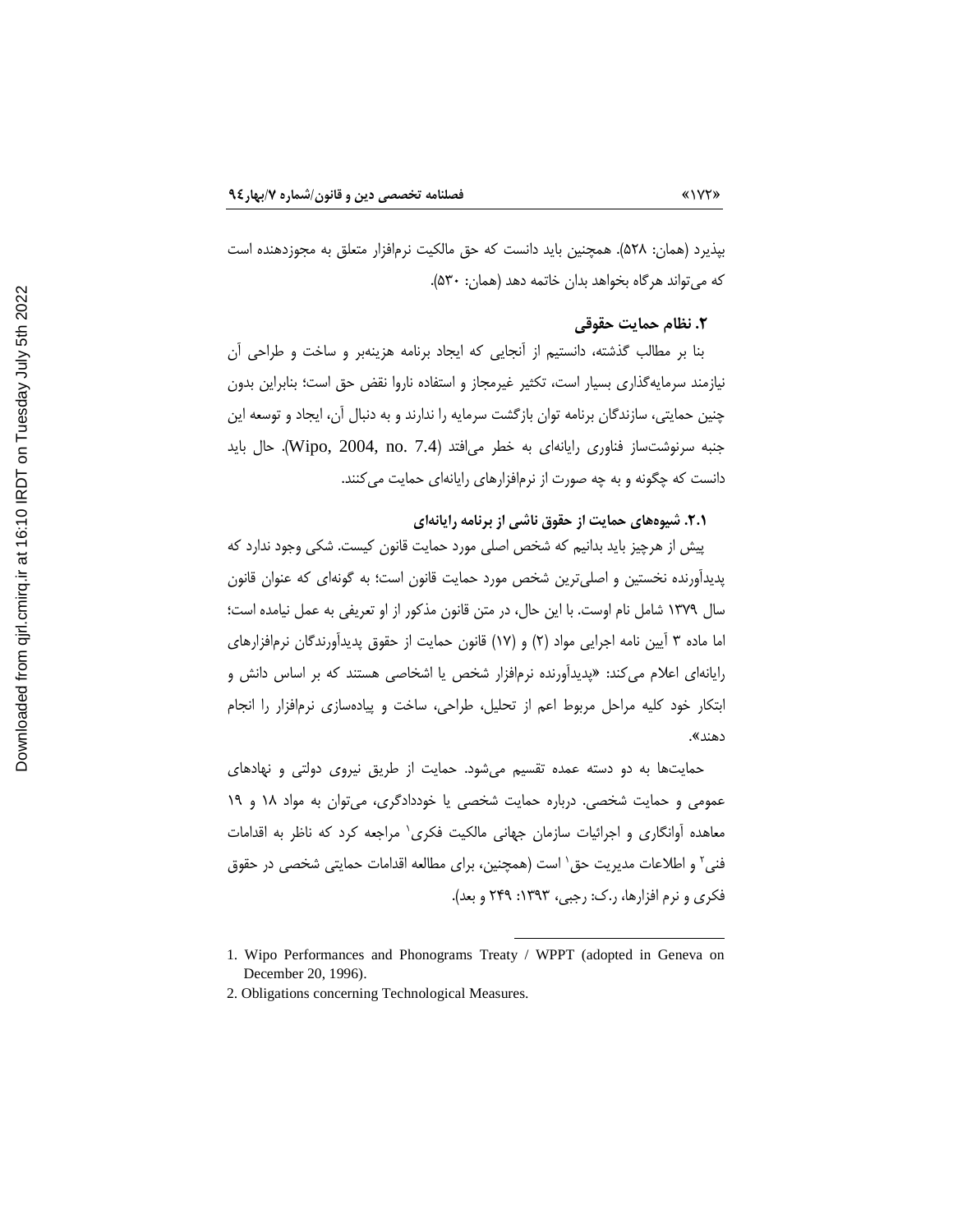برای بررسی حمایت دولتی، باید دید کشورها چه ترتیباتی را برای حمایت از نرمافزار مقرر ساختەاند.

قانون حق مؤلف اصلاحی سال ۱۹۹۳ آلمان اعلام میکند که تقریباً همهٔ برنامههای رایانهای كه نشانگر حداقلی از خلاقیت فكرى باشد، مشمول حمایت است (Karger, 2002: 237). در حقوق ایران، قانون حمایت از پدیدآورندگان نرمافزارهای رایانهای مصوب سال ۱۳۷۹ که در تاریخ ۱۳۷۹/۱۰/۱۰ به تائید شورای نگهبان رسید، ناظر به حق فکری ناشی از نرمافزار رایانهای و حمایت داخلی از آن است.

بر این اساس، تردیدی در حمایت از نرمافزارها در نظامهای حقوقی، بهویژه حقوق ایران نداریم؛ اما باید دانست که کدام نرمافزارها مورد حمایت است؛ همچنین، باید دانست که نرمافزار رایانهای که ازجمله تولیدات فکری جدید است، در کدام نظام حمایتی حقوق فکری قرار میگیرد. به نظر برخی نویسندگان، قانون سال ۱۳۷۹ قادر به حمایت کافی و مؤثر از نرمافزارهای رایانهای نیست؛ لذا آیین،نامه اجرایی مواد ۲ و ۱۷ قانون مذکور مصوب ۱۳۸۳ سعی در رفع ایرادات قانون مذكور داشته كه اين نيز چندان موفق نبوده است (زركلام، ۱۳۸۴: ۷۹).

#### ٢.٢. تعيين نظام حمايت

طی دهه هفتاد و اوایل دهه هشتاد مباحث مهم بین|لمللی درباره حمایت از نرم|فزار رایانه|ی مطرح شد که هدف اًن حل این مسئله بود که چنین حمایتی باید تحت نظام حق مؤلف قرار گيرد يا حق اختراع يا احتمالاً تحت نظام حمايت انحصاري باشد (Wipo, 2004, no. 7.6).

در هر حال، در نظام مالکیت فکری، همواره از دو سیستم حمایتی نام بردهاند: الف) مالکیت ادبی هنری؛ ب) مالکیت صنعتی. مبنا و اصول حقوق مالکیت ادبی یا هنری که بدان کپی رایت یا حق مؤلف می گویند، بیشتر حمایت از نویسندگان و هنرمندان و سند اصلی بین|لمللی کنوانسیون برن است و مبنا و اساس مالکیتهای صنعتی، بیشتر حمایت از صنعتگران و تجار و سند اصلی

<sup>1.</sup> Obligations concerning Rights Management Information.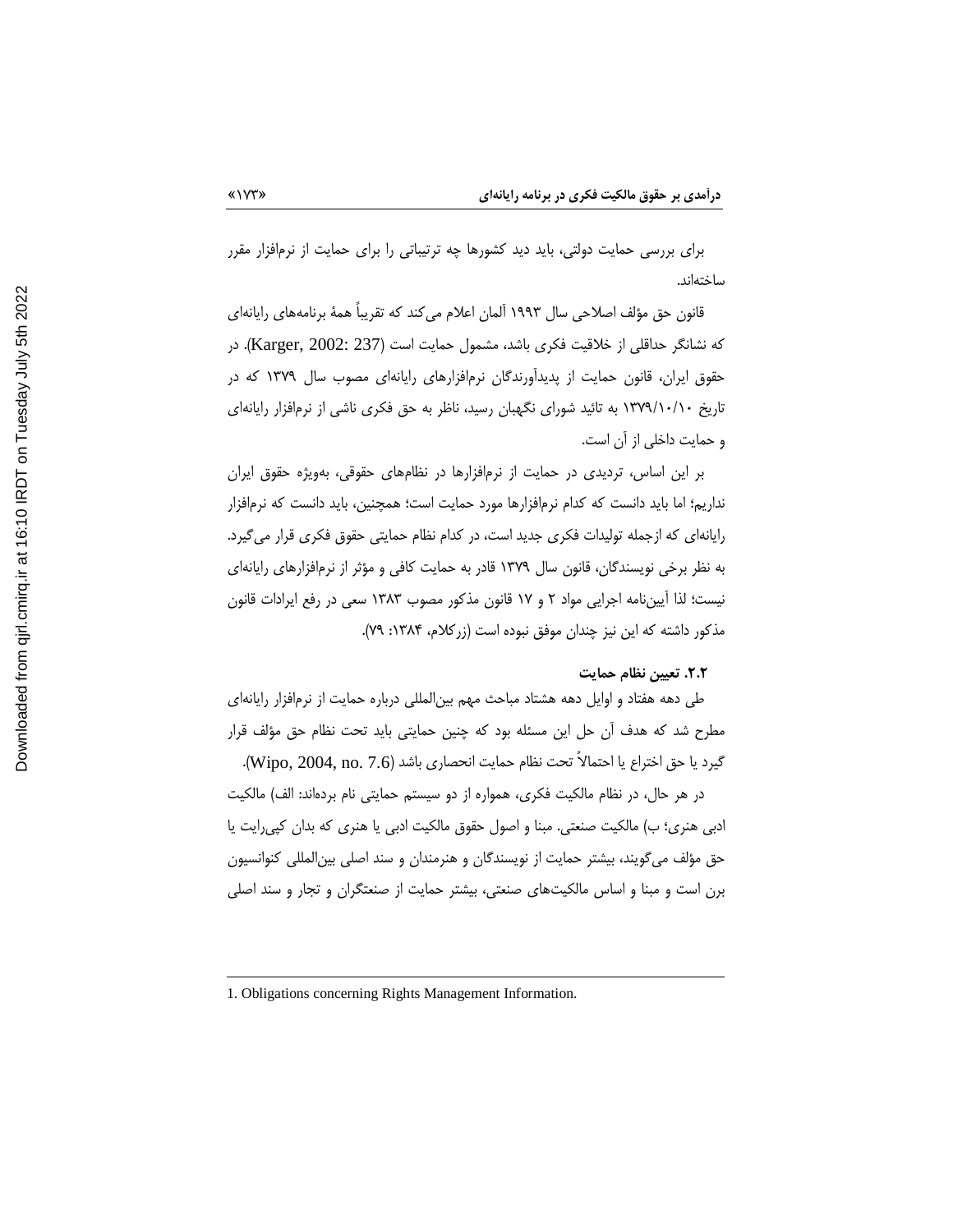آن کنوانسیون پاریس است. حال، نرمافزارهای رایانهای در کدام دسته قرار میگیرد؛ آیا نرمافزار اختراع است یا نوشته؟ یا دسته سومی از حمایت را باید به وجود آورد؟

در ابتدا ممکن است این سؤال برای ما پیش آید که چرا میخواهیم از نظامهای قدیمی مالکیت فکری برای توضیح و تفسیر پدیده جدید استفاده نماییم و دنبال نظام جدید نیستیم. به عبارت دیگر، باید پاسخ داد که چرا دنبال این هستیم که آن را جزء کپیرایت یا اختراع بدانیم و دنبال رژیم انحصاری نباشیم. در پاسخ می توان گفت که قدیمی بودن نظام کپی رایت و حق اختراع و شمول قواعد أن بر حقوق پدیدآورنده نرمافزار سبب شد که طلایهداران این عرصه بر أن باشند که ایجاد نظام جدید برای نرمافزار و حاکم کردن آن بر عرصه حقوق فکری، سبب طولانی شدن امر و اتلاف حق صاحبان نرمافزارها خواهد شد. برای همین، جهت حمایت بیشتر از پدیدآورندگان نرمافزار و استفاده از قواعد حاکم بر این دو نظام قدیمیتر، استفاده از حق مؤلف یا حق اختراع ضروری مینمود. به عبارت دیگر، به دلایل ذیل، نظام خاص یا جدید مناسب نیست:

الف) ایجاد نظام جدید در کنار نظامهای موجود دیگر، باعث تشتت و بی نظمی در نظام حقوقی میشود؛ پس باید تا حد امکان در پی الحاق موارد جدید به موارد قدیم بود (ر.ک: صادقی نشاط، ۱۳۸۹: ۳۳۱؛ در این باره میتوان به مینیمالیسم ویلیام اوکامی استناد نمود. ر.ک: جعفری تبار، ۱۳۹۳: ۷۳). به عبارت دیگر، باید در پی کم کردن شاخههای حقوقی بود و آن را به چند اصل یا نظام حقوقی تقلیل داد و از گسترش بیهوده پرهیز نمود.

ب) ایجاد نظام جدید، سبب ناتوانی صحیح اجرا خواهد شد. به عبارت دیگر، به دلیل شناخت عرف و جامعه حقوقی از نظام قدیم و به علت استقرار قانون، مقرره و آرای قضایی در باب موضوع، قواعد حمایتی شفافیت لازم را برای اجرا دارد و اجرا به راحتی صورت می گیرد (صادقی نشاط، ١٣٨٩: ٢٣١).

ج) ایجاد نظام جدید، سبب ناتوانی در حمایت مؤثر خواهد شد؛ قواعد قدیمیتر به دلیل ارتباطات حقوقی بین|لمللی بیشتر جنبه بین|لمللی یافته و مجراست؛ لذا می¤وان از پدیدأورنده نرمافزار در مكان هاى گوناگون حمايت كرد (همان: ۲۳۱).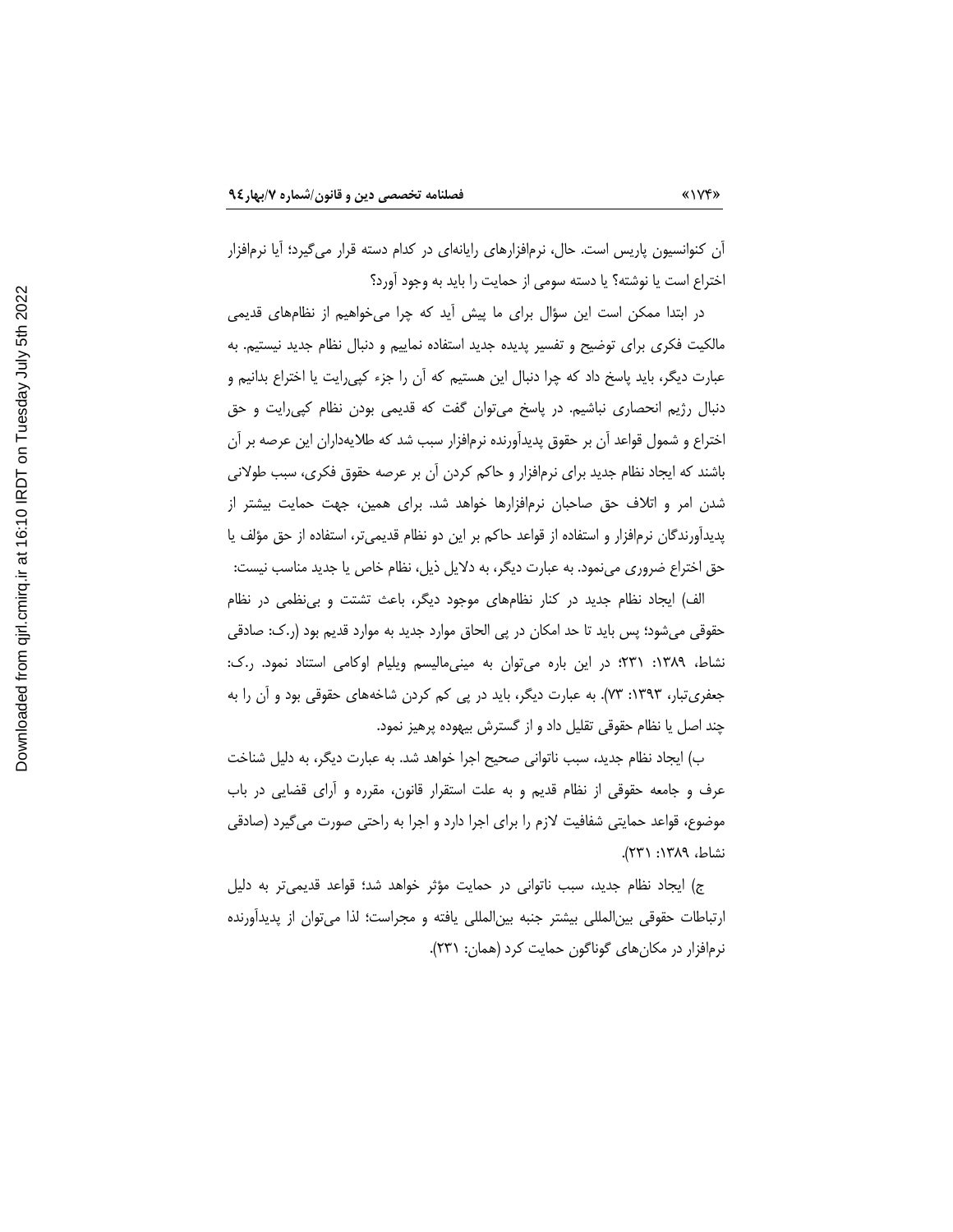دلیل اخیر را نمیتوان چندان قانع کننده دانست. درست است که قوانین قدیمی، به علت شناخت کشورها در طول زمان، بیشتر جهانی شده است، اما قواعد جدید برگرفته از عرف و مطالعات جهانی است و بیشتر از آن ماهیت مشترک بشری دارد. در هر حال، صنعت نرمافزار طالب حمایت سریع و مؤثر بود و این امر در نظام حمایتی خاص نمود نمی یافت (زرکلام، ۱۳۸۴:  $\mathcal{N}$ 

این را نیز باید به خاطر داشت که سختافزار رایانهای علی رغم اینکه به خاطر مواد به کار رفته در آن، واجد ارزش است و قابلیت خرید و فروش دارد، خود میتواند حمایت مالکیت فکری را جذب نماید. اما مسئله اینجاست که کدام دسته از این حمایتها بر سختافزار رایانهای حاکم است. در پاسخ می توان گفت که سختافزارها معمولاً به دلیل کاربرد فنی در قالب اختراع قرار می گیرد و مشمول این نوع حمایت است؛ اما این امر نافی سایر عرصههای حمایتی مالکیت فکری از آن نیست. بنابراین میتوان طراحی صنعتی و علائم تجارتی را نیز حاکم بر موضوع دانست و از طرف دیگر، برخی سختافزارها را نیز مشمول حمایت مدارهای یکپارچه دانست.

همان طور که گفتیم، برخی نرمافزارهای رایانهای را در قالب کپی رایت و برخی نیز در قالب حق اختراع قرار میدادند. در حقوق داخلی، بسیاری از کشورها اصل را بر این گذاشتهاند که نرم|فزار را جزء اثر ادبی و هنری دانسته و گاهی حالت اختراع پیدا کند و میتوان استفادههای مربوط به حمایتهای مربوط به علائم تجاری را هم از آن به عمل آورد. از طرفی ژ حقوق رقابت یا ضد تراست هم می¤واند به کمک نرم|فزار بیاید؛ یعنی در چهار عرصه می¤وان از نرم|فزارها حمايت كرد: حق مؤلف، حق اختراع، علائم تجارى، حقوق رقابت. علاوه بر اين، نام محصول نيز مطابق حقوق علائم تجارتي قابليت حمايت دارد (Karger, 2002: 237).

بر این اساس، در خصوص نرمافزارهای رایانهای، نباید یک قاعده کلی را برای همهٔ برنامهها یا در خصوص همهٔ وضعیتها، شامل ساخت و انتقال و… ارائه داد. با اینهمه، در بیشتر کشورها، مثل آمریکا و المان، حق بر نرمافزار از طریق حق مؤلف حمایت میشود و بر اساس برخی شرايط، حق اختراع هم حاكميت دارد.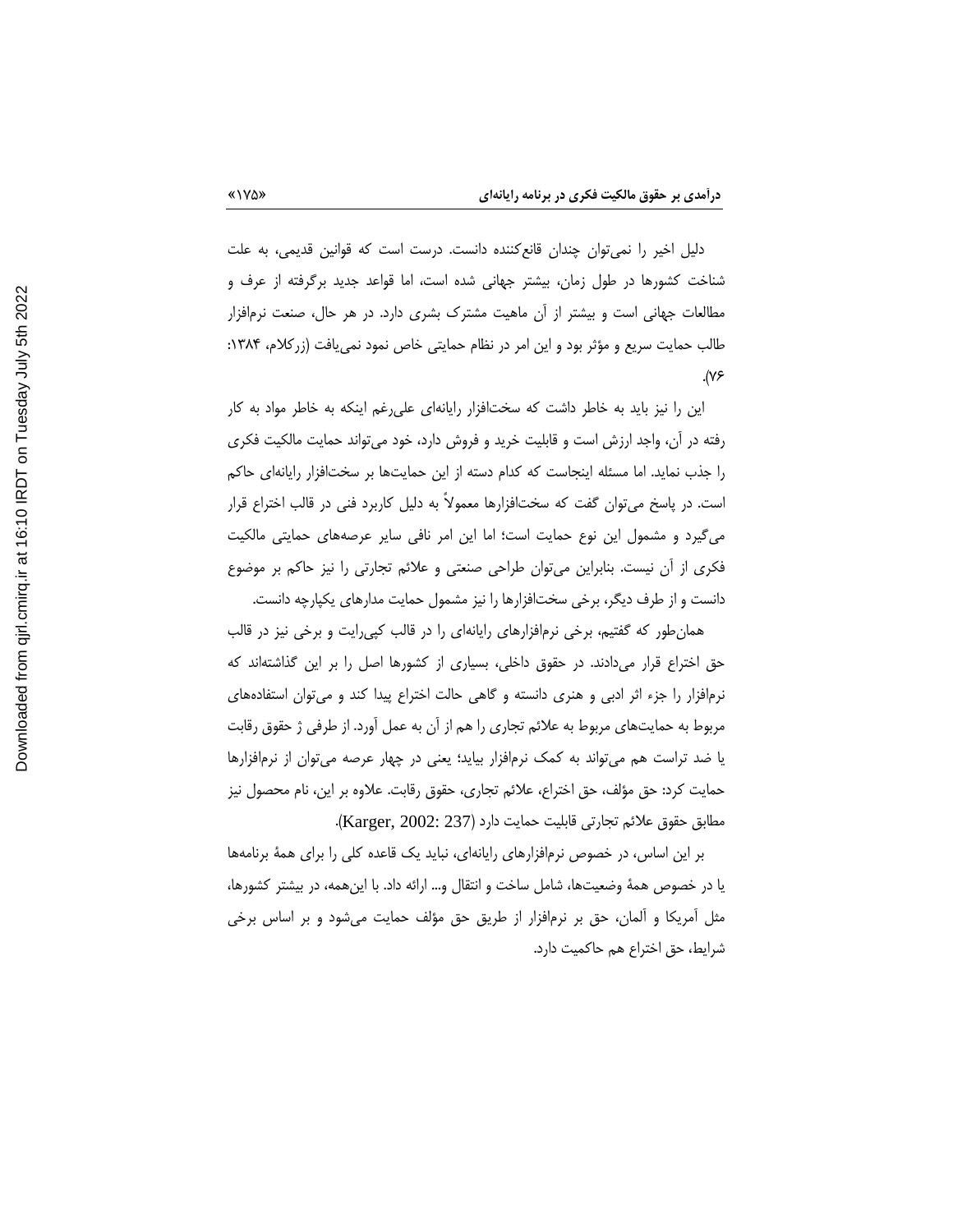٢.٢.١. حقوق ادبي ـ هنري

جامعهٔ حقوق بینالملل در دهه هشتاد میلادی این بحث را مطرح کرد که با به وجود آمدن نرمافزارهای رایانهای کدام رژیم را باید حاکم دانست؟ در سال ۱۹۸۵ وایپو و یونسکو با هم به توافق رسیدند تا حق مؤلف را حاکم بر نرمافزارهای رایانهای بدانند.

کمیتهای از کارشناسان همراه با تشریک مساعی این دو سازمان در ماههای فوریه و مارس ۱۹۸۵ جمع شدند و پیشرفت سرنوشتسازی را در انتخاب حق مؤلف به مثابه شکل مناسب حمایت از برنامههای رایانهای رقم زدند؛ از این جهت که میتواند شبیه آثار ادبی باشد. چند ماه بعد، کشورهای متعددی قوانینی را تصویب کردند که برنامههای رایانهای را آثاری میدانست که موضوع حمایت از حق مؤلف است و سپس، در سطح جهان پذیرفته شد که بایستی عموماً حمايت از حق مؤلف به كار رود تا رويكرد انحصارى (Wipo, 2004, no. 7.7).

اجماع بینالمللی راجعبه حمایت مبتنی بر حق مؤلف از برنامههای رایانهای در معاهدات گوناگونی بازتاب یافته است. در بین مقررات بین|لمللی، مهمترین معاهدهای که می¤وان در خصوص نرمافزار به أن رجوع كرد، تريبس (موافقتنامه راجع به جنبههاى تجارى مالكيت فکری)` است.۲ بند ۱ م ۱۰ این موافقتنامه به نرمافزارها میپردازد و آن را مشمول مالکیت ادبی و هنری و مشمول کنوانسیون برن برای حمایت از مالکیت ادبی و هنری میداند.<sup>۳</sup> بنابراین در این موافقتنامه به نرمافزارها هم توجه شده و از نظر بین|لمللی صرفاً آن را مشمول کنوانسیون برن قرار داده است؛ یعنی هرگاه کشوری عضو کنوانسیون برن باشد، اما موافقتنامه ترییس را نیذیرفته باشد، از نظر بین|لمللی ملزم به حمایت این¢ونه از نرم|فزارها نیست. معاهده حق نشر سازمان جهانی مالکیت فکری<sup>۶</sup> نیز در ماده ۴ خود<sup>۱</sup> به برنامههای رایانهای پرداخته و آن را اثر

<sup>1.</sup> Agreement on Trade-related Aspects of Intellectual Property Rights (TRIPS). ۲. ایران به این موافقتنامه نپیوسته و پذیرش آن از شروط عضویت در سازمان تجارت جهانی است.

<sup>3.</sup> Computer programs, whether in source or object code, shall be protected as literary works under the Berne Convention (1971).

<sup>4.</sup> WIPO Copyright Treaty (WCT).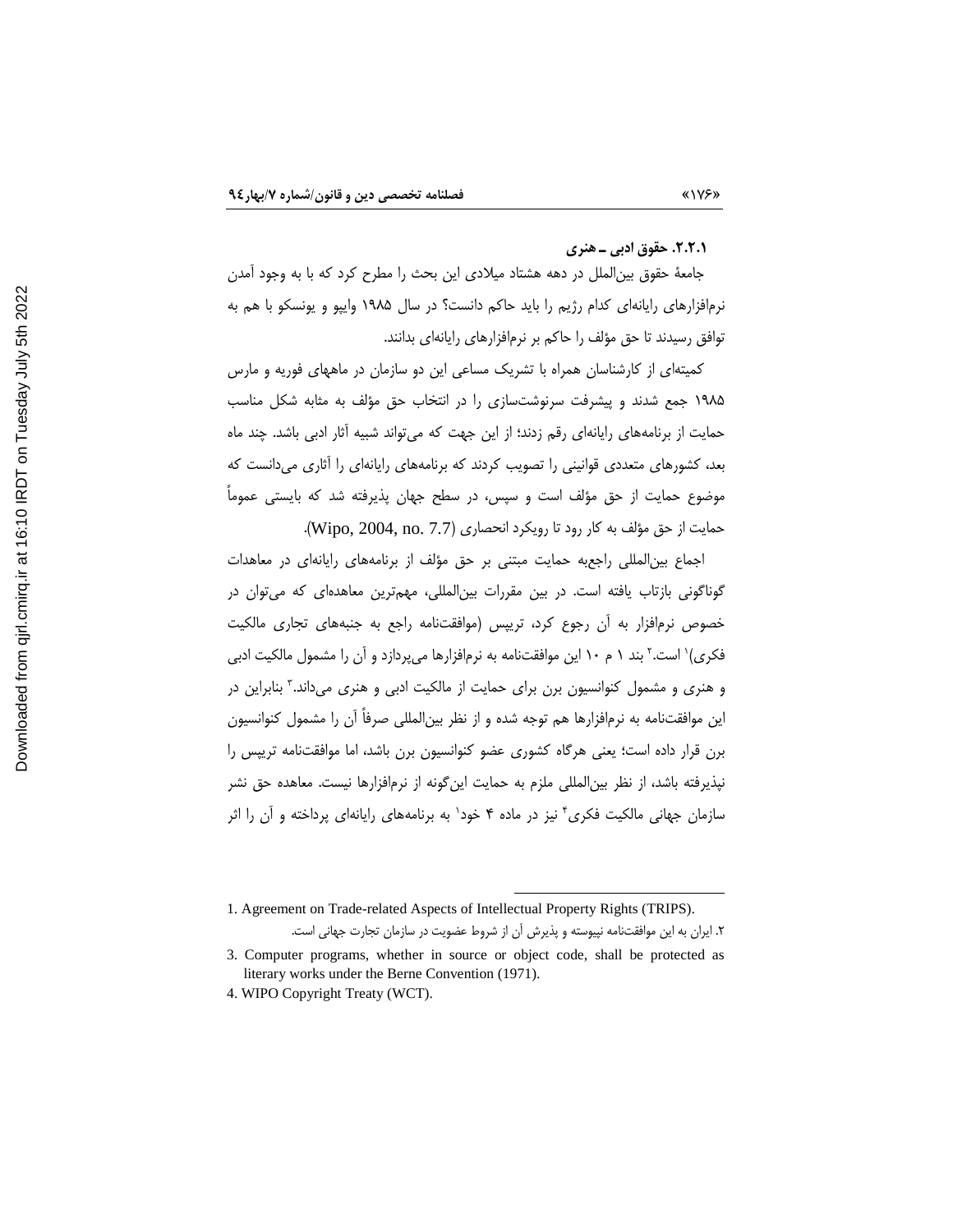ادبی هنری تلقی کرده است؛ اما نفی نمی کند که قانون ملی نظام جداگانهای را برای نرمافزارها حاکم بداند یا دستهای جداگانه برای آنها به رسمیت بشناسد. درهرحال، این معاهده نیز ناظر به کنوانسیون برن است.<sup>۲</sup> در بیان تفاوت این دو سند بین|لمللی باید گفت که موافقتنامه تریپس تصریح می کند حمایت در برنامه رایانهای اعمال می شود «خواه در کد میدأ یا کد هدف»؛ معاهده حق نشر وایپو نیز همان عبارات را در شکل کمتر فنی اعلام میکند: «چنین حمایتی بر برنامههای رایانهای اِعمال می شود، هرچه که شکل و روش بیان آن باشد» ( .Wipo, no  $.7.15$ 

از جمله این اسناد طلایهدار بین(لمللی، بند ۲ ماده ۵۲ کنوانسیون اروپایی حق اختراع ۱۹۷۳" است که صریحاً شمول حق اختراع بر نرم|فزارها را رد نموده و آن را شایسته حق نشر دانسته است.۴ رهنمود اروپایی سال ۲۰۰۹ در خصوص برنامههای رایانهای نیز در بند ۱ ماده ۱ به اعطای حمايت ناشي از حق نشر به پديدآورنده نرمافزار، تصريح دارد.<sup>ه</sup> البته اين رهنمود، در ماده ۸، ساير حقوق پدیدآورنده در قالب مالکیتهای صنعتی را منع نمی کند.

<sup>1.</sup> Computer programs are protected as literary works within the meaning of Article 2 of the Berne Convention. Such protection applies to computer programs, whatever may be the mode or form of their expression.

<sup>2.</sup> Agreed statements concerning Article 4: The scope of protection for computer programs under Article 4 of this Treaty, read with Article 2, is consistent with Article 2 of the Berne Convention and on a par with the relevant provisions of the TRIPS Agreement.

<sup>3.</sup> European Patent Convention (EPC), also known as the Convention on the Grant of European Patents of 5 October 1973.

<sup>4.</sup> The following in particular shall not be regarded as inventions within the meaning of paragraph 1: (a) discoveries, scientific theories and mathematical methods; (b) aesthetic creations; (c) schemes, rules and methods for performing mental acts, playing games or doing business, and programs for computers; (d) presentations of information.

<sup>5.</sup> In accordance with the provisions of this Directive, Member States shall protect computer programs, by copyright, as literary works within the meaning of the Berne Convention for the Protection of Literary and Artistic Works.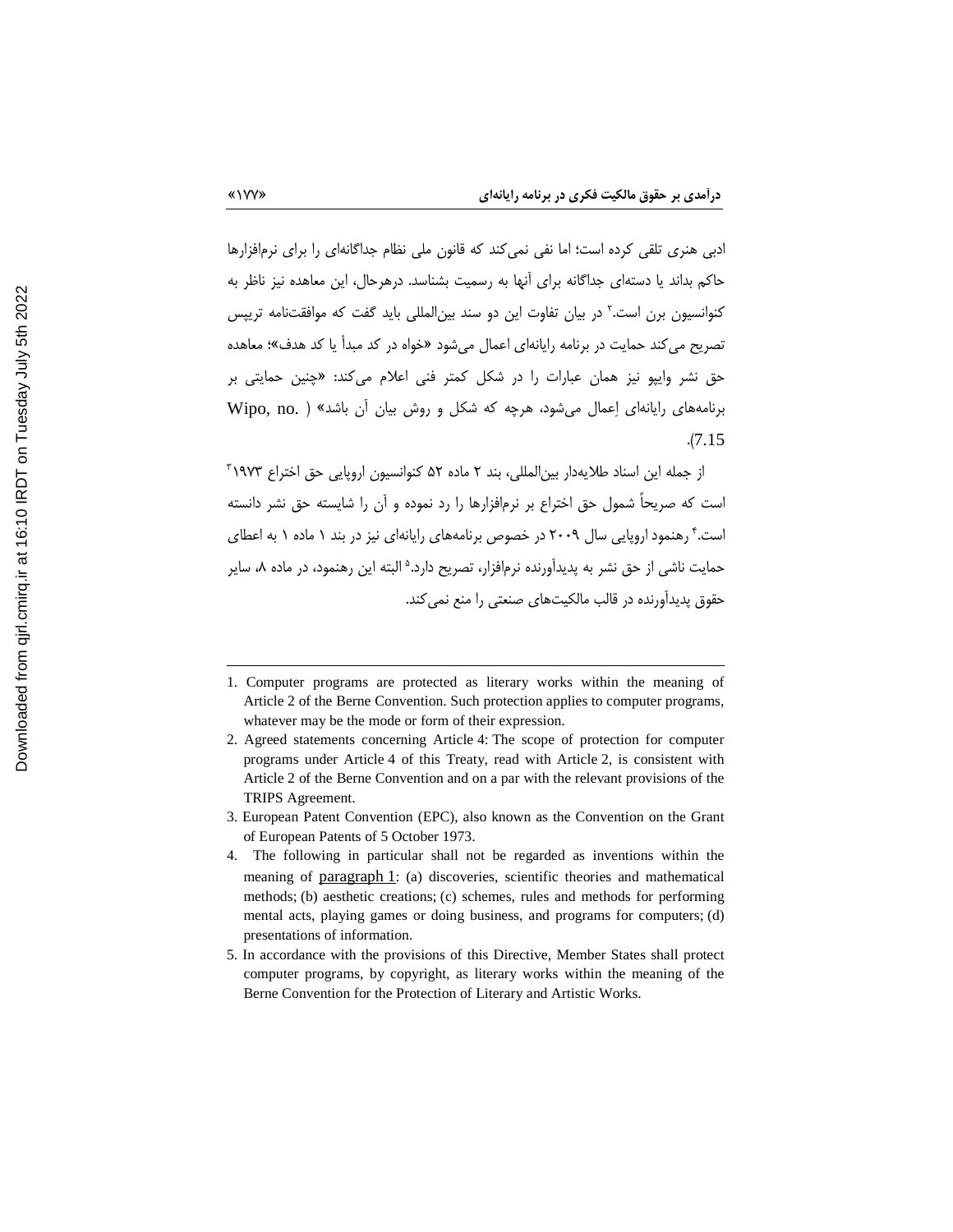دلایل مهمی برای انتخاب نظام حمایت از حق مؤلف وجود دارد. مهمتر از همه اینکه برنامههای رایانهای اساسا «نوشته» است و برابر بند ۱ ماده ۲ معاهده برن، هدف ایجادی نوشته ارتباطی به ارزیابی آن به مثابه اثر ادبی هنری ندارد، به شرطی که مخلوق فکری اصیل باشد (Wipo, 2004, no. 7.8). در اینجا، هدف مهم نیست؛ بلکه ماهیت اهمیت دارد و چون نرم|فزار، نوشته است، بايد مورد حمايت اين نظام قرار گيرد (Hoeren, 2014, S. 100).

حمایت مذکور مشروط به وجود شرط اصالت است؛ یعنی نوشته باید از فکر نویسنده و پدیداورنده خلق شده باشد و بتوان حداقلی از خلاقیت را در آن یافت ( .Wipo, 2004, no 7.18). حمایت از برنامههای رایانهای به مثابه نوشته متضمن آن است که به علاوه، حقوق مرتبط با حمایت مبتنی بر حق مؤلف بر چنین برنامهای نیز اعمال شود. به ویژه، حق تکثیر، حق توزيع كپي و حق ارتباط با عموم بايستي قابل اعمال باشد (Wipo, 2004, no. 7.19).

# ٢.٢.٢. حمايت حق اختراع

اگرچه برنامه رایانهای به مثابه اظهار ادبی، در صورتی که اندیشهٔ پشت آن دارای ویژگی باشد که راه حل فنی ارائه دهد، می¤واند تحت حق مؤلف حمایت شود، بیان اُن اندیشه می¤واند موضوع حمايت از حق اختراع نيز باشد (Wipo, 2004, no. 7.9). به عبارت ديگر، با همهٔ مباحث موجود درباره مالکیت ادبی و هنری، هرگاه برنامه مشمول حق مؤلف و اظهار ادبی مقرر در کنوانسیون برن، راه حل فنی ارائه دهد و کاربرد صنعتی داشته باشد و بتوان گفت واجد گام ابتکاری است، می تواند در قالب حق اختراع قرار گیرد و مورد حمایت کنوانسیون پاریس نیز قرار گيرد.

بند ۱ ماده ۲۷ تریپس لازم میداند که حق اختراع در همهٔ زمینههای فناوری فراهم باشد، به شرطی که جدید باشد؛ یعنی گام ابتکاری را در برگیرد و با توجه به برخی استثنائات محدود، توان كاربرد صنعتى داشته باشد. بر اساس اين موافقتنامه، با وجود شرايط حق اختراع، اين حق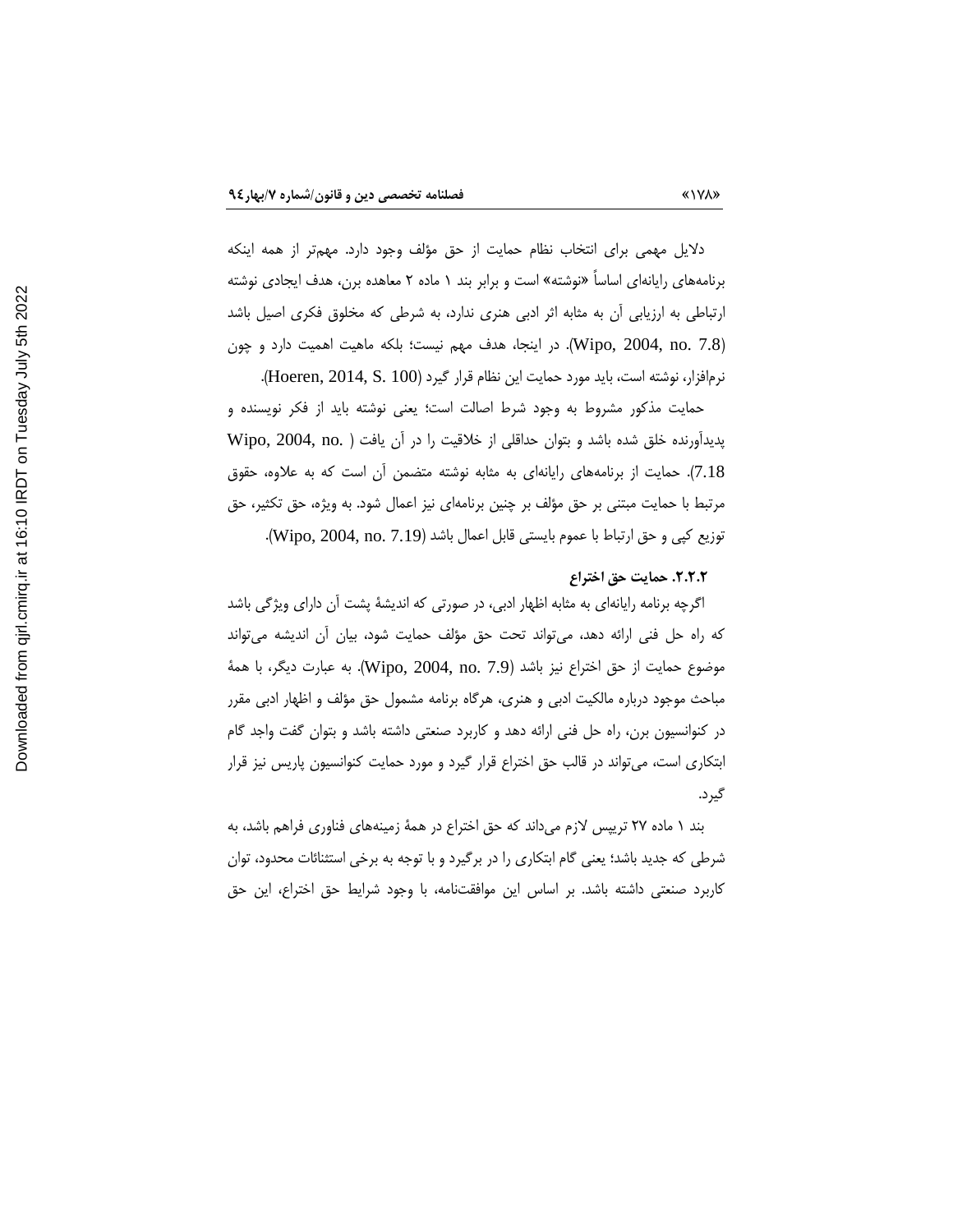محدود و منحصر به هیچ زمینهای نیست.` پس، نرمافزار رایانهای با دارا بودن سه شرط جدید بودن، گام ابتکاری و کاربرد صنعتی، میتواند اختراع محسوب شود.

در ماده ۸ رهنمود اروپایی نیز حمایت ناشی از حق نشر از پدیدآورنده، نبایستی به مقررات دیگر مرتبط با حق اختراع، علائم تجارتی، رقابت ناعادلانه، اسرار تجارتی و حمایت از محصولات نیمههادی و حقوق قراردادها آسیب وارد کند.۲

در بسیاری از کشورها، اختراعات مرتبط با نرمافزار قابلیت حمایت از حق اختراع را دارد، به شرطی که واجد ویژگی فنی باشد یا مستلزم آموزه فنی باشد؛ یعنی دستوری که شخص کاردان فنی را خطاب قرار دهد تا چگونه مشکل فنی ویژهای را با استفاده از وسایل فنی خاص حل کند. به عبارت دیگر، اختراعات مرتبط با نرمافزار باید اثر فنی داشته باشد. پس به شرطی که نرمافزار اثر فنی ایجاد کند، ضروری است که بررسی کنیم آیا شرایط قابلیت حق اختراع، رعایت شده است يا خير (Wipo, 2004, no. 7.11). در حقوق آلمان نيز چنين است؛ نرمافزاري كه واجد سایر شرایط حق اختراع باشد، تنها به دلیل نرمافزار بودن، از حمایت مطابق حق اختراع منع نمي شود (Karger, 2002: 237). در حقوق ايران نيز به قطعيت مي توان اين حكم را داد.

دلیل اقبال به حق اختراع ممکن است این باشد که حق نشر بر ایدههای اساسی اعطای انحصار نمی کند؛ درواقع شخص را از تکثیر یا کاربردهای دیگر اظهارات عینی ایدههای دیگران،

بر اساس اعمالی که با حق نشر محدود شده، برحذر می دارد (Bainbridge, 2004: 33). به نظر برخی، نرمافزار تنها در یک حالت در قالب حق اختراع قرار می گیرد؛ وقتی که کنترل مادی ماشین به عهده نرمافزار است و نرمافزار به گونهای با کارکرد ماشین عجین شده است که خصوصیت حق اختراع را می یابد (قاجار قیونلو، ۱۳۹۱، ص ۴۸۳). از نظر برخی نویسندگان

<sup>1.</sup> Patents shall be available and patent rights enjoyable without discrimination as to the place of invention, the field of technology and whether products are imported or locally produced.

<sup>2.</sup> The provisions of this Directive shall be without prejudice to any other legal provisions such as those concerning patent rights, trade-marks, unfair competition, trade secrets, protection of semi-conductor products or the law of contract.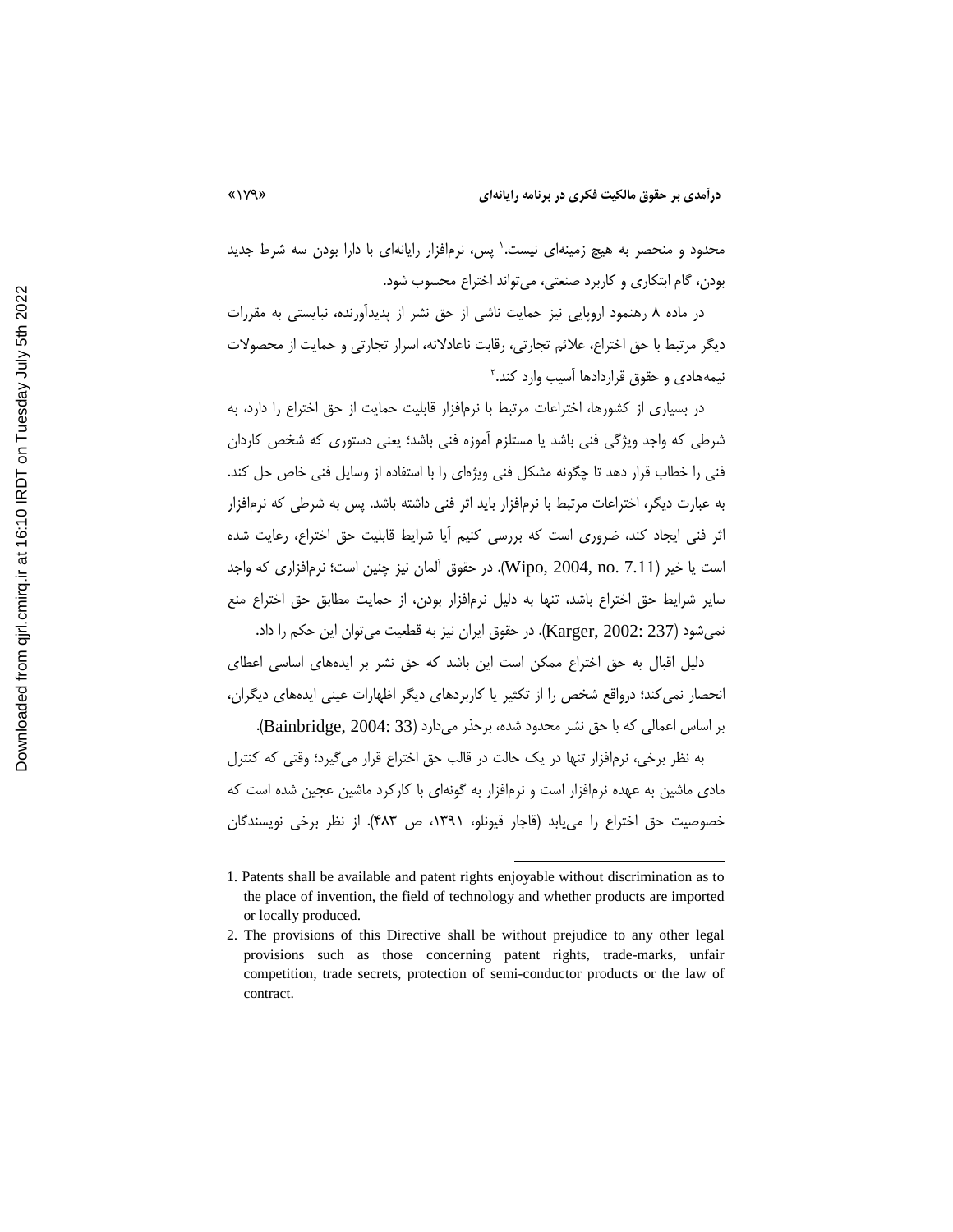خارجی نیز ثبت اختراع برای برنامههای ذیل فراهم است: الف) برنامه رایانهای که ویژگی فنی داشته باشد؛ چراکه هرگاه در حال اجرا باشد، اثر فنی ایجاد می کند. ب) رایانهای که به گونهای برنامهریزی شده که آن آثار فنی را ایجاد کند. ج) محصول رایانهای شامل برنامهای که در هنگام اجرا بر روى رايانه، آثار فني ايجاد نمايد (Bainbridge, 2004: 122).

در فرض حکومت حق اختراع بر نرم|فزارهای رایانهای، این امر می¤واند گستردهتر شود و بر حمایتهای طرحهای صنعتی، علائم تجارتی و… نیز گسترش یابد. حتی می¤وان گفت که حمایت از اسرار تجارتی، از جمله عرصههای مطرح در زمینه برنامههای رایانهای است ( :Karger, 2002  $. (239)$ 

# ٢.٣. موضع حقوق ايران

در حقوق ایران، قوانین موضوعه راجع به حمایت از حقوق ناشی از نرم افزارها که بیشتر در قالب قانون حمایت از پدیدآورندگان نرمافزارهای رایانهای مصوب ۱۳۷۹ تجسم یافته است، تأکید بیشتری بر حق اختراع دارد و اصولاً از نرمافزارهای خارجی حمایت نمی کند. ما این دو مسئله را در ادامه بررسی میکنیم.

#### ٢.٣.١. نحوه حمايت

ماده ۲ صریحاً اعلام می کند که نرمافزار اختراع است.' پس اگر نرمافزار بتواند شرایط حق اختراع را داشته باشد، یعنی، واجد سه شرط: جدید بودن، گام ابتکاری و کاربرد صنعتی باشد، تحت عنوان و حمایت حق اختراع قرار میگیرد. به عبارت دیگر، ماده ۱ و ۲ قانون حمایت از یدیدآورندگان نرمافزار رایانهای بر این است که در صورت وجود شرایط مقرر در قانون ثبت علائم و اختراعات، نرمافزار می تواند اختراع محسوب شود و پدیدآورنده نرمافزار نیز اصولاً صاحب حق اختراع است. پس در حقوق ایران، برای قرار دادن نرمافزار در قالب اختراع، باید به قانون ثبت اختراعات رجوع و شرایط آن را ارزیابی کرد.

۱. در صورت وجود شرایط مقرر در قانون ثبت علائم و اختراعات، نرمافزار به عنوان اختراع شناخته میشود. أييننامه مربوط به اين ماده به تصويب هيئت وزيران خواهد رسيد.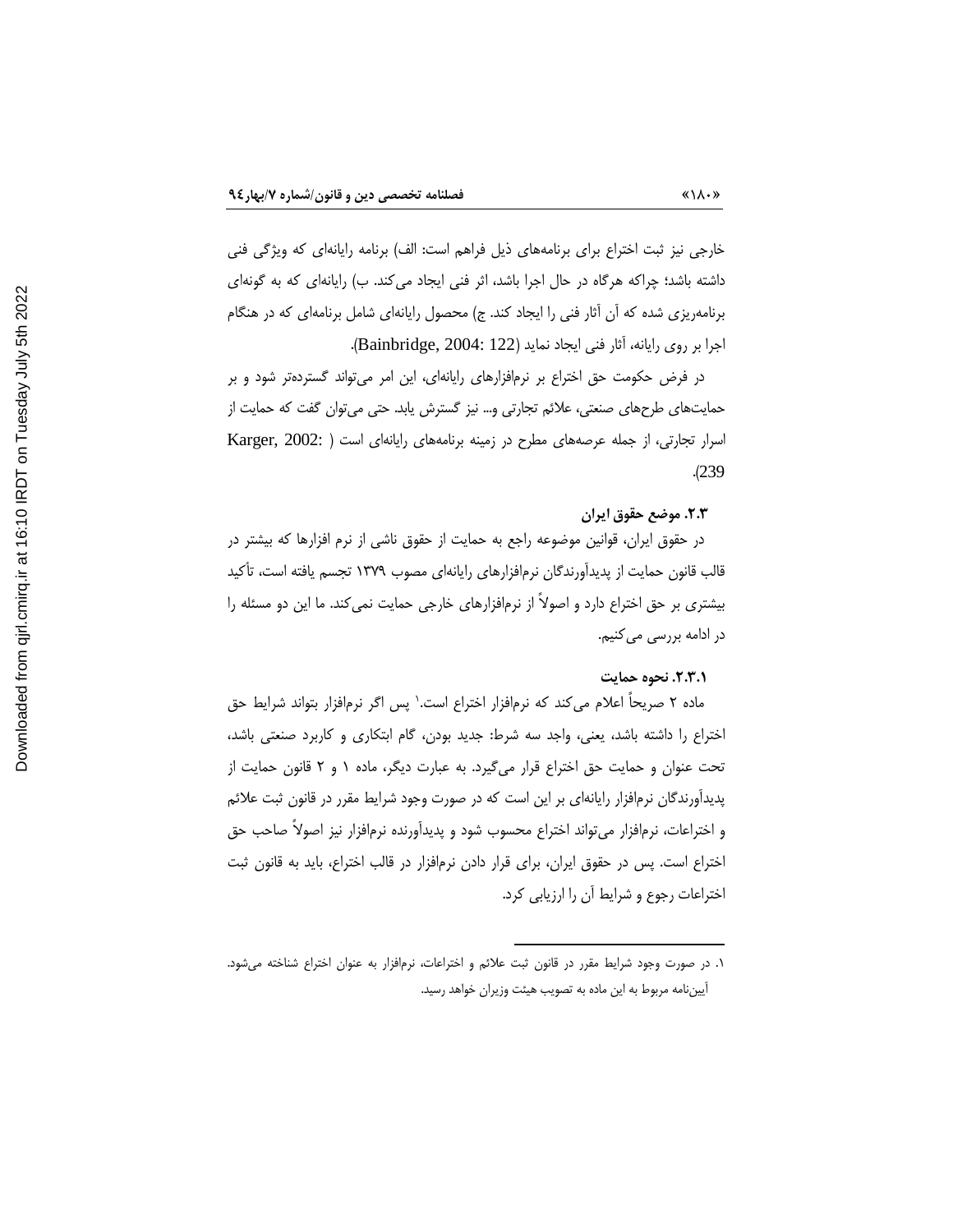از این گذشته، گرچه م ۲ این قانون بهطور صریح نرمافزار را در قالب اختراع به رسمیت شناخته، اما درباره مالکیتهای ادبی و هنری این صراحت را ندارد. بنابراین با مبنا قرار دادن قانون مذکور، باید به م ۸ ان قانون استناد نمود و از وجود نام وزارت وزارت فرهنگ و ارشاد اسلامی ــ که بر اساس ماده ۹ قانون حمایت حق مؤلفان و مصنفان و هنرمندان ۱۳۴۸ که وزارت فرهنگ و ارشاد اسلامی را متولی امر مالکیت ادبی هنری دانسته ـ نتیجه گرفت که دستکم بهطور ضمنی، در کنار رسمیت یافتن حق اختراع، حق ادبی و هنری نیز برای پدیدآورنده نرم|فزار به رسمیت شناخته شده است.<sup>۱</sup>

بر اساس این مطالب، در نظام حقوقی ایران، برخلاف رویه بین|لمللی، بر نظام حمایتی حق اختراع در خصوص نرم|فزارها تأكيد مي كنند و در كنار آن، مي¤وان حق مؤلف و حتى ساير حقوق مرتبط را برای خالق نرمافزار شناخت. بنابراین می توان از م ۳ قانون مذکور نیز برداشت جدیدی کرد و حمایت از نام و نشان تجارتی نرمافزارها را استنباط نمود. یعنی ماده ۳ مذکور در مورد علائم و نشانههای تجاری نرمافزار است که این حمایت را برای نرمافزار نیز به رسمیت می شناسد.<sup>۲</sup>

باری، اگر نرمافزار در قالب اختراع قرار گیرد، تحت نظام اختراعات ایران، با کمی تغییرات که در قانون تصریح شده، مورد حمایت قرار میگیرد و اگر در قالب کپی رایت قرار گیرد، این حمایت هم مشمول نرمافزار در حقوق ایران میشود و حتی علائم نشانههای تجاری نرمافزار نیز مورد حمایت قرار میگیرد.<sup>۳</sup> در نتیجه در قوانین مصرح ایران، میتوان همه گونه حمایت از

۱. ثبت نرمافزارهای موضوع مواد (۱) و (۲) این قانون پس از صدور تأییدیه فنی توسط شورای عالی انفورماتیک حسب مورد توسط وزارت فرهنگ و ارشاد اسلامی یا مرجع ثبت شرکتها انجام می پذیرد.

۲. نام، عنوان و نشانه ویژهای که معرف نرمافزار است از حمایت این قانون برخوردار است و هیچ کس نمی تواند آنها را برای نرمافزار دیگری از همان نوع یا مانند آن به ترتیبی که القای شبهه کند، به کار برد. در غیر این صورت به مجازات مقرر در ماده (۱۳) این قانون محکوم خواهد شد.

۳. ماده ۱۶ آییننامه مواد ۲ و ۱۷ قانون حمایت از پدیدآورندگان نرمافزارهای رایانهای بیان می کند: «اشخاصی که از نام، عنوان و نشان ویژهای که معرف نرمافزار خاصی است، برای نام، عنوان و نشانِ زمافزار خود بدون اخذ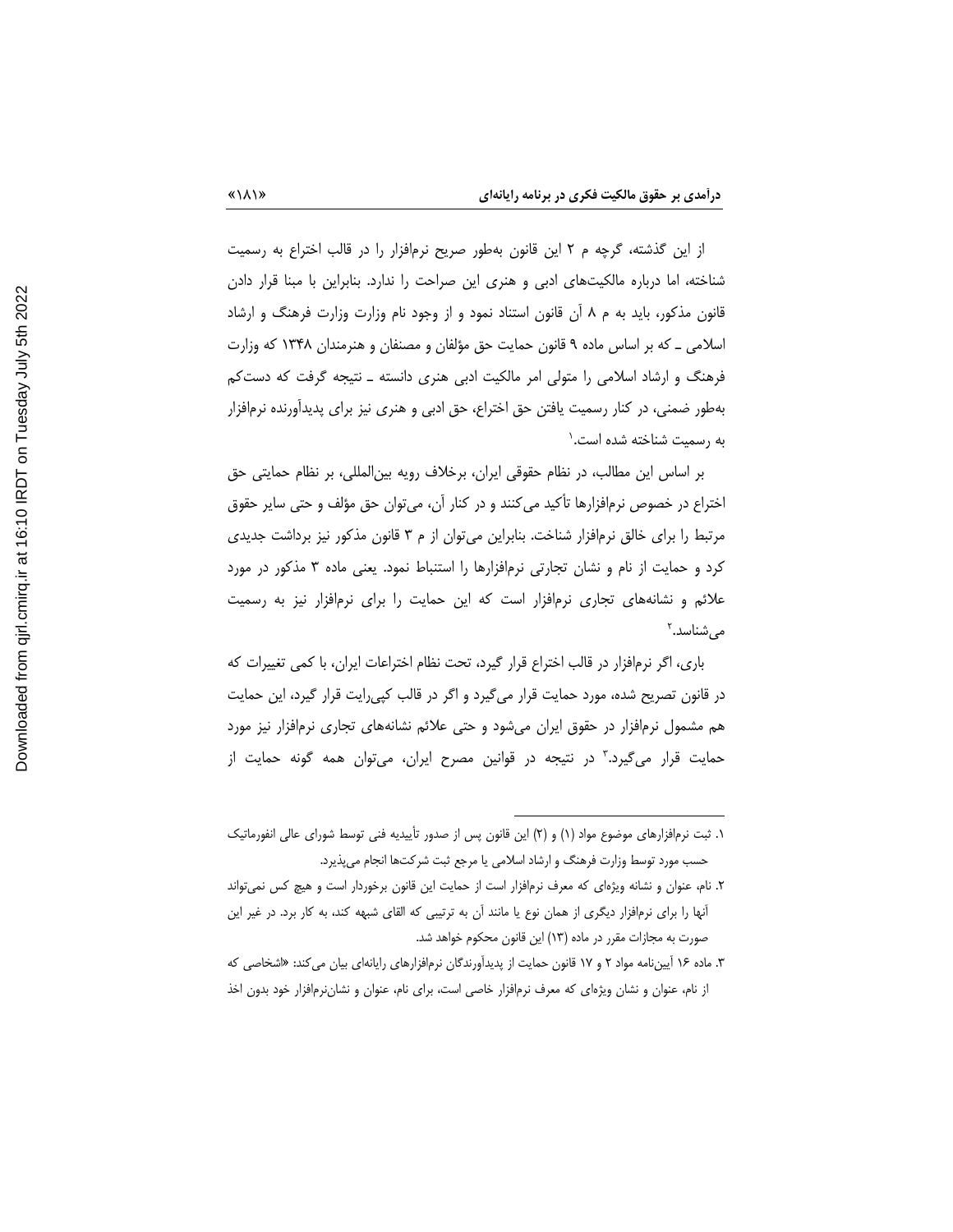پدیدآورندگان نرمافزارهای رایانهای را یافت و منعی درباره حمایتهای دیگر از نرمافزار وجود ندارد. در اینجا روش قانون گذار بر این است که با اعلام حکومت حق اختراع بر نرمافزارهای رایانهای، صرفاً در پی اثبات امر بوده و نه نفی ماهیت ادبی \_ هنری نرمافزار؛ یعنی، ماهیت مذکور را فرض گرفته است.

درهرحال، عدهای معتقدند که موضع قانون گذار ایرانی که نرمافزارها را مشمول هر دو نظام حق اختراع و حق نشر دانسته، نادرست است؛ به ویژه اینکه نباید در آغاز راه حمایت از حق پدیدآورنده نرمافزارها، خود را درگیر چنین مباحثی مینمود (قاجار قیونلو، ۱۳۹۱: ۵۰۵).

ایراداتی که دو نظام حق اختراع و حق مؤلف برای حکومت بر نرمافزارها داشت، سبب شد که نظامهای خاصی پیشنهاد شود. از جمله اینکه برخی قائل بدان شدند که میان سیستمعامل و برنامههای کاربردی تفاوت نهاد و اولی را با نظام اختراعات و دیگری را با نظام حق مؤلف حمایت کرد (صادقی نشاط، ۱۳۸۹: ۲۳۸). عدهای نیز بر آن شدند که با در نظر گرفتن اینکه نرمافزار نوشته است، تابع حق مؤلف باشد و در موارد استثنایی، نرمافزارهایی که دارای کاربردند، در قالب حق اختراع حمایت شود. شمول حق اختراع نیز منوط به درخواست مخترع و صدور پروانه ثبت اختراع باشد (همان: ٢۴٠).

با عنایت به مطالب مذکور و رویکرد قانون در خصوص حق پدیدأورنده، به نظر برخی نویسندگان، قانون گذار قانون سال ۱۳۷۹ نظام خاص و مستقل از حمایت را پذیرفته است (زرکلام، ۱۳۸۴: ۷۸). حقوق مادی نرمافزار در نظام خاص تابع شرایط ذیل خواهد بود (صادقی نشاط، ١٣٨٩: ٢٤٠ \_ ٢٤١):

> الف) مجاز بودن تكثير برنامه توسط ماشين براي اجراي برنامه؛ ب) تجويز تكثير نسخه پشتيبان؛ ج) مجاز بودن ترجمه ضروری زبان برنامه؛ د) تجويز مهندسي معكوس؛

مجوز دارنده حقوق مادی و معنوی نرمافزار سابق و یا نماینده قانونی وی استفاده نمایند، ناقض حقوق پديداورنده محسوب ميشوند».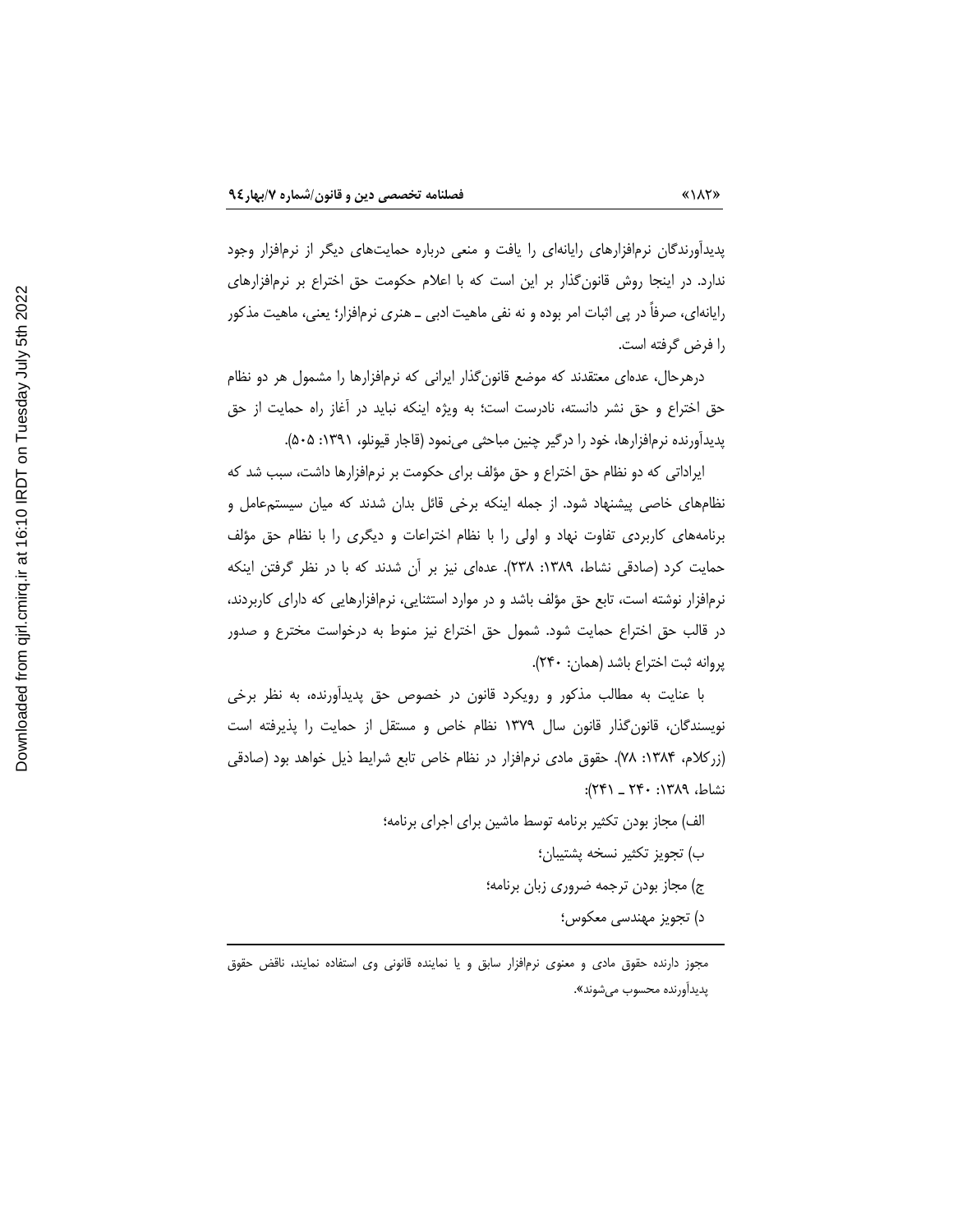ه) مجاز بودن توليد سازگار.

۲.۳.۲. حمایت از نرمافزارهای خارجی

حمایت از نرمافزار در حقوق ایران، جنبه داخلی و سرزمینی دارد و از نرمافزار خارجی حمایت نمی کند. توضیح اینکه، م ۱۶ قانون حمایت از پدیدآورندگان نرمافزارهای رایانهای بیان می کند که نرمافزار برای اولین بار در ایران تولید و توزیع شده باشد؛٬ یعنی هم تولید و هم توزیع در ایران تحقق يابد. به عبارت ديگر، در ايران و توسط افراد ايراني، هم توليد و هم توزيع شود.

با توجه به عبارات ماده مذکور \_ که ناظر به ماده ۱ آن قانون است و به حق مادی و معنوی تصریح نموده \_ به نظر می رسد که موضوع ماده ۶، در حمایت از نرمافزارهای خارجی، هم ناظر به حقوق مادی و هم حقوق معنوی پدیدآورنده است. این امر سبب نقض حقوق طبیعی خارجیان و مخالف عدالت و مقررات بین|لمللی است.

با این حال، ماده ۴ اَیینiامه اجرایی مواد ۲ و ۱۷ قانون مذکور، به عدم محدودیت حق معنوی در زمان و مکان تصریح دارد و این سبب تلطیف حکم مطلق قانون گذار است. اما مشکل اصلي، مخالفت آيين،نامه با قانون مبنايي آن است و مسئله ديگر، عدم توانايي صدور حكم جزايي علیه ناقضان حق معنوی نرمافزارهای خارجی به استناد أییننامه است (زرکلام، ۱۳۸۴، ص ۱۴۰). به عبارت دیگر، ضمانت اجرای رعایت حقوق معنوی بیگانگان در حقوق ایران مشخص نيست.

در هر حال، اگر لفظ ماده را مد نظر قرار دهیم، هرگاه تولید یا توزیع در خارج باشد، حتی اگر یکی از آن موارد در داخل خاک ایران صورت گیرد، مشمول حمایت نیست که این مسئله در واقع بیانگر اصل سرزمینی بودن حمایت از حق نرمافزاری است.

با این حال، جهت هماهنگی با رویه جهانی و گسترش حمایت قانون از نرمافزارهایی که در ایران تولید شده یا اینکه فقط در کشورمان توزیع گردیده است، باید از تفسیر بالا چشم پوشید و

۱. حقوق مذکور در ماده (۱) در صورتی مورد حمایت این قانون خواهد بود که موضوع برای نخستین بار در ایران تولید و توزیع شده باشد.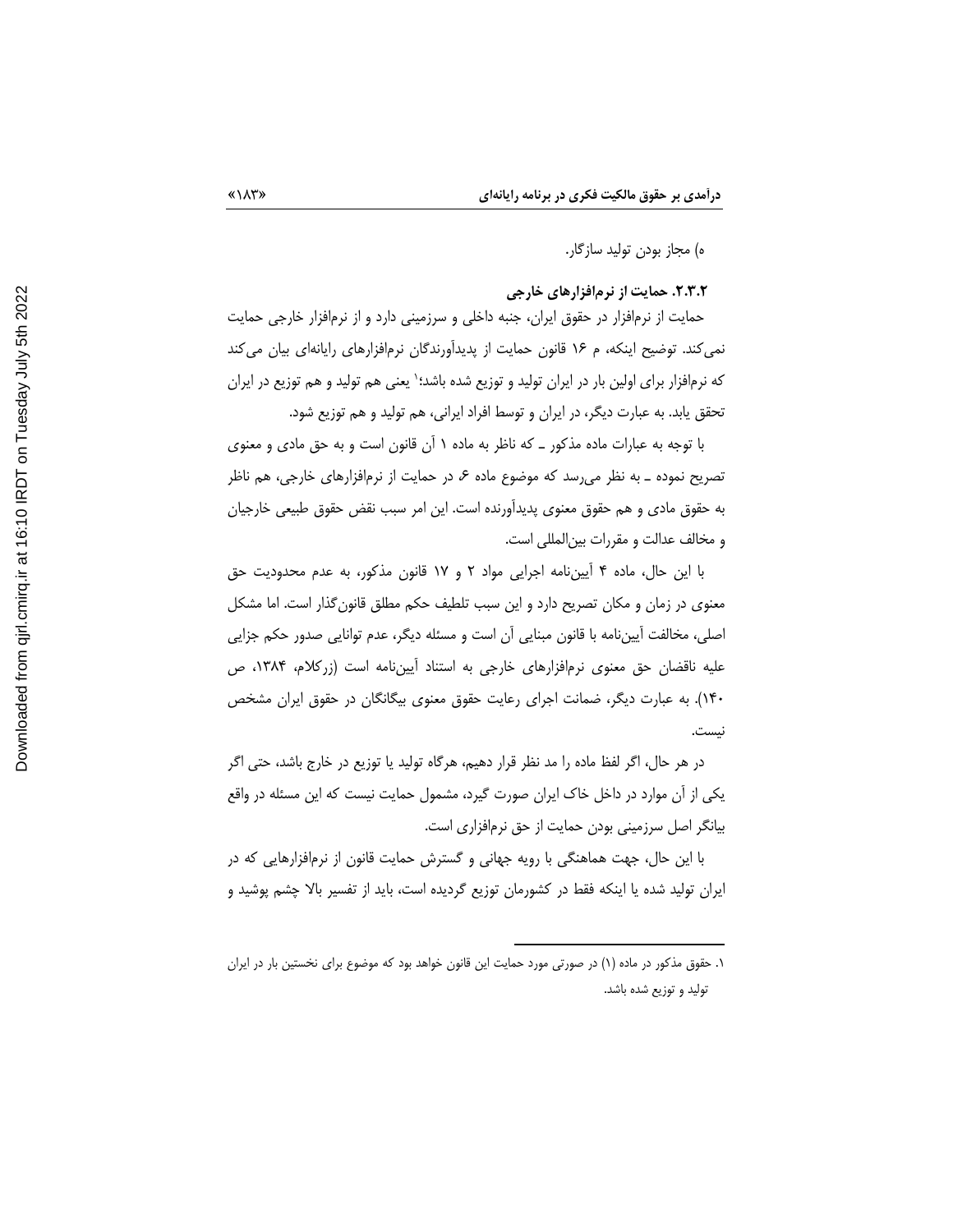گفت که هرگاه جزئی از نرمافزار در داخل خاک ایران باشد، قابل حمایت است؛ مثلاً در خارج تولید و در ایران توزیع شود یا برعکس.

بر اساس مطالب بالا، باید گفت که ماده ۱۶ ق نرمافزارهای رایانهای شرط سرزمینی بودن را به صراحت بیان کرده و از نرمافزارهایی که در خارج تولید و توزیع شده باشد، حمایت نمی کند؛ مگر اینکه در ایران طبق مقررات داخلی تولید یا توزیع شده باشد.

این معیار در بسیاری از کنوانسیون های بین|لمللی پذیرفته نشده است. کنوانسیون ها معتقدند که تولید از سوی «اتباع» ان کشور باید باشد. به عبارت دیگر، قانون ایران، سرزمینی بودن حق را پذیرفته و لزوم رابطه عینی میان محصول فکری و کشور را مورد توجه قرار میدهد؛ ولی کنوانسیونهای مربوطه معیار شخصی بودن و تابعیت پدیدآورنده یا اقامتگاه او را برگزیدهاند. بنابراین نتیجهای که از مفهوم مخالف این ماده برداشت میشود، اینکه نباید از نرمافزارهای خارجی، که دست کم هر دو عنصر تولید و توزیع در خارج تحقق یافته است، حمایت کرد.

اصولاً نرمافزارهای خارجی را که در ایران با تغییراتی تولید میشود، نمی توان مورد حمایت قرار داد. فقط نرمافزاری مورد حمایت قرار میگیرد که اصالت داشته باشد؛ یعنی در ایران تولید شده باشد. به عبارت دیگر، هرگاه تغییر نرمافزار خارجی با مجوز پدیدأورنده أن صورت گرفته باشد، شکی در حمایت قانون ایران از این نرمافزار به شرط ثبت در کشور، وجود ندارد؛ اما هرگاه چنین تغییری بدون مجوز باشد و بتوان اصالت نرمافزار نهایی را رد کرد، حمایت قانون گذار ایران از عامل تغییر چنین نرمافزاری که ان را به نام خود یا دیگری ثبت می کند و از مزایای قانونی ان برخوردار میشود، خلاف موازین اخلاقی و رعایت اصول حقوق بین|لملل است.' راه حلی را که می¤وان در اینجا و برای رعایت حقوق خارجیان درباره این گونه نرمافزارها ارائه داد، اینکه حمایت را در مرحله ثبت نرمافزار و در واقع در مقدمات کسب حق به کار گرفت؛ یعنی در مرحله ثبت چنین نرمافزاری میتوان قواعد حمایت مورد نظر را اعمال نمود و هرگاه اصالتی وجود نداشت، از

۱. بخش عمدهای از مقررات تعارض قوانین حقوق فکری ناظر به حمایت از اثر فکری اتباع کشورهای دیگر است.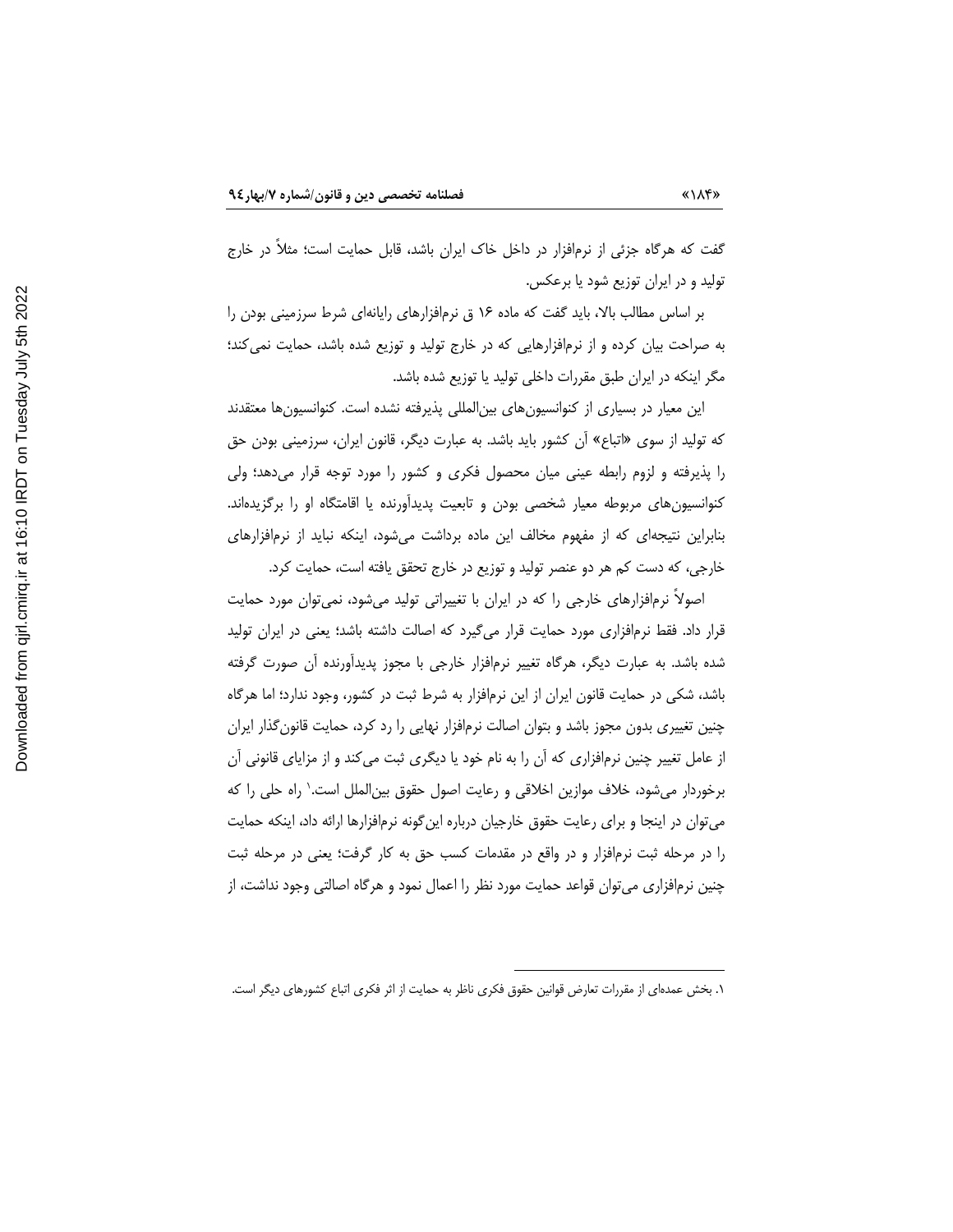ثبت نرمافزار تلفیقی خودداری کرد. این امر بر دوش شورای عالی انفورماتیک است و استدلال مذكور نيز مطابق مواد قانوني راجعبه ثبت آن و احراز اصالت فني نرمافزار است.

#### نتيجه

شکی نیست که حمایت از حقوق ناشی از برنامه رایانهای در حقوق ایران، تابع قالب حمایت از اختراع است. همچنین تردیدی نیست که سایر حمایتهای موجود مالکیت فکری، از جمله حمایت مالکیت ادبی هنری و حتی طرحها و علایم و عناوین تجارتی نیز امکان اِعمال در موضوع برنامه رایانهای را دارد. منتها تردید ما ناظر به ویژگیهای این حمایت است؛ به ویژه اینکه موضع اصلی قانون ایران در انتخاب قالب حق اختراع، مخالف روند جهانی و حمایتهای موجود در اسناد بین|لمللی است. در این اسناد، حمایت از برنامه رایانهای در قالب مالکیتهای ادبی هنری قرار می گیرد.

با تحلیل مسائل پیشآمده راجعبه برنامه رایانهای و در نظر گرفتن ویژگیهای برخی از برنامهها ضمن تفکیک بین انواع آن و با عنایت به قانون ایران که از همه نوع حمایت لازم برای برنامههای رایانهای نام برده و با در نظر گرفتن ذکر شرایط حق اختراع در قانون که ثبت حق را منوط به رعایت برخی امور خاص نموده است، می توان گفت که نظام حقوقی ایران، در بین نظامهای حقوقی جهان، نظام خاص و منحصربهفردی از این مقوله مالکیت فکری را برقرار ساخته است.

بر این اساس، اکنون که فکر تغییر قوانین مالکیت فکری و تکمیل نواقص بر سر قانون گذاران افتاده، ضرورت دارد که ایشان موضع خود را هماهنگ با مواضع اسناد بین|لمللی نمایند و حمایت از این محصولات را در قالب حمایت از مالکیت ادبی هنری قرار دهد. از طرف دیگر، با عنایت به روند جهانی و انتقادهایی که به وضعیت انحصاری شرکتهای بزرگ در بازار نرمافزار و سوء استفاده از وضعیت مسلط ایشان وارد است و با توجه به اقبال شرکتهای بزرگ تولیدکننده نرمافزار به برنامههای متن باز، که ضمن استفاده از ظرفیت کاربران جهانی در تکمیل این برنامهها، حقوق ناشی از آن را ضمن شرایط قراردادی خاص حفظ مینمایند، نیازمند توجه قانون گذار ایرانی به این جنبه از موضوع هم هستیم.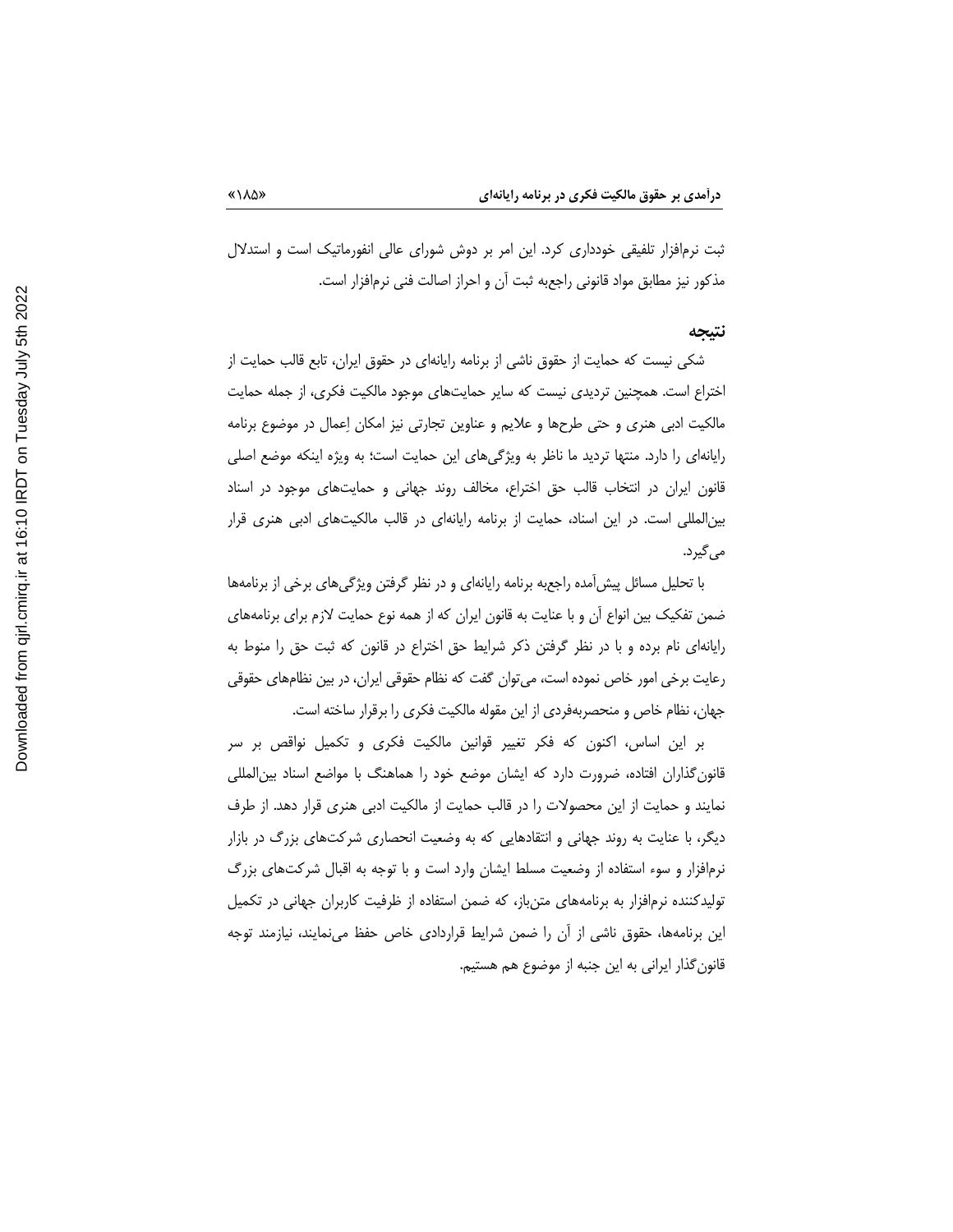خواسته نخست در قالب لایحه اخیر دولت راجعبه حمایت از مالکیت ادبی هنری که تقدیم مجلس شورای اسلامی شده، تحقق یافته است؛ اما توجه به مقوله برنامه متنباز و شرایط آن را نمی توان در این سند دید. همچنین، آنچه باید موضوع توجه قرار گیرد، حمایت از حقوق مادی نرمافزارهای خارجی است. این حمایت، علیرغم أثار ناگوار حقوقی و مشکلات اقتصادی، ضمن ینکه نظام حقوقی ایران را با دنیای خارج پیوند میدهد و حقوق طبیعی دیگران را به رسمیت  $\overline{\phantom{a}}$ میشناسد، سبب میشود تولیدکنندگان مشهور نرمافزار، برنامههایی منطبق با نیاز کاربران ایرانی تولید نمایند و نرمافزارهای خود را همگام با نیاز این کاربران نمایند؛ امری که میتواند از مشكلات آينده نظام حقوقى در خصوص اين دسته از محصولات فكرى بكاهد.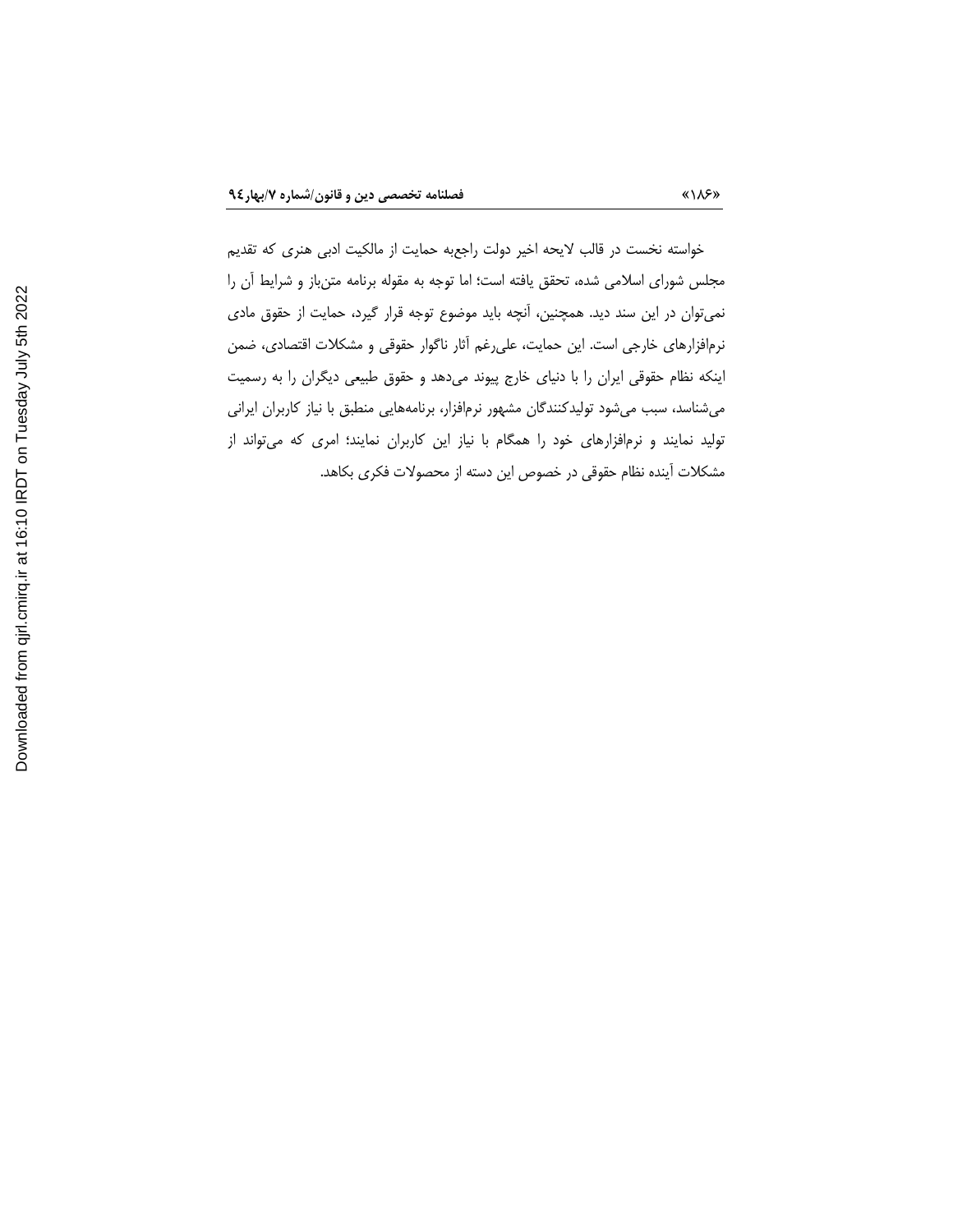# منابع

# فارسي

١. [یینiامه مواد ٢ و ١٧ قانون حمایت از پدیدآورندگان نرمافزار، مصوب ١٣٨٣.

۲. هجفری تبار، حسن، ملک معنی در کنار در فلسفه حقوق مالکیت فکری، تهران: شرکت سهامی انتشار، چاپ نخست، ۱۳۹۳.

۳. درجبی، عبدالله، احقاق شخصی حق: خوددادگری، تهران: شرکت سهامی انتشار، چاپ نخست، ١٣٩٣.

زر كلام، ستار، حقوق مالكيت ادبي هنري، تهران: سمت، چاپ نخست، ١٣٨۴.  $\cdot$ 

صادقی نشاط، امیر، حمایت از حقوق پدیدآورندگان نرمافزار رایانهای، تهران: میزان، ۵. چاپ دوم، ۱۳۸۹.

انگليسي

- 1. Agreement on Trade-related Aspects of Intellectual Property Rights (TRIPS).
- 2. Ashwin van Rooijen, The Software Interface Between Copyright and Competition Law (Information Law Series), Kluwer, 2010.
- 3. Bainbridge, David, Introduction to Computer Law, Pearson Education Limited, fifth ed., 2004.
- 4. DIRECTIVE 2009/24/EC OF THE EUROPEAN PARLIAMENT AND OF THE COUNCIL of 23 April 2009 on the legal protection of computer programs.
- 5. European Patent Convention (EPC), also known as the Convention on the Grant of European Patents of 5 October 1973.
- 6. Hoeren, Thomas, Internetrecht, Universitat Munster, April 2014.